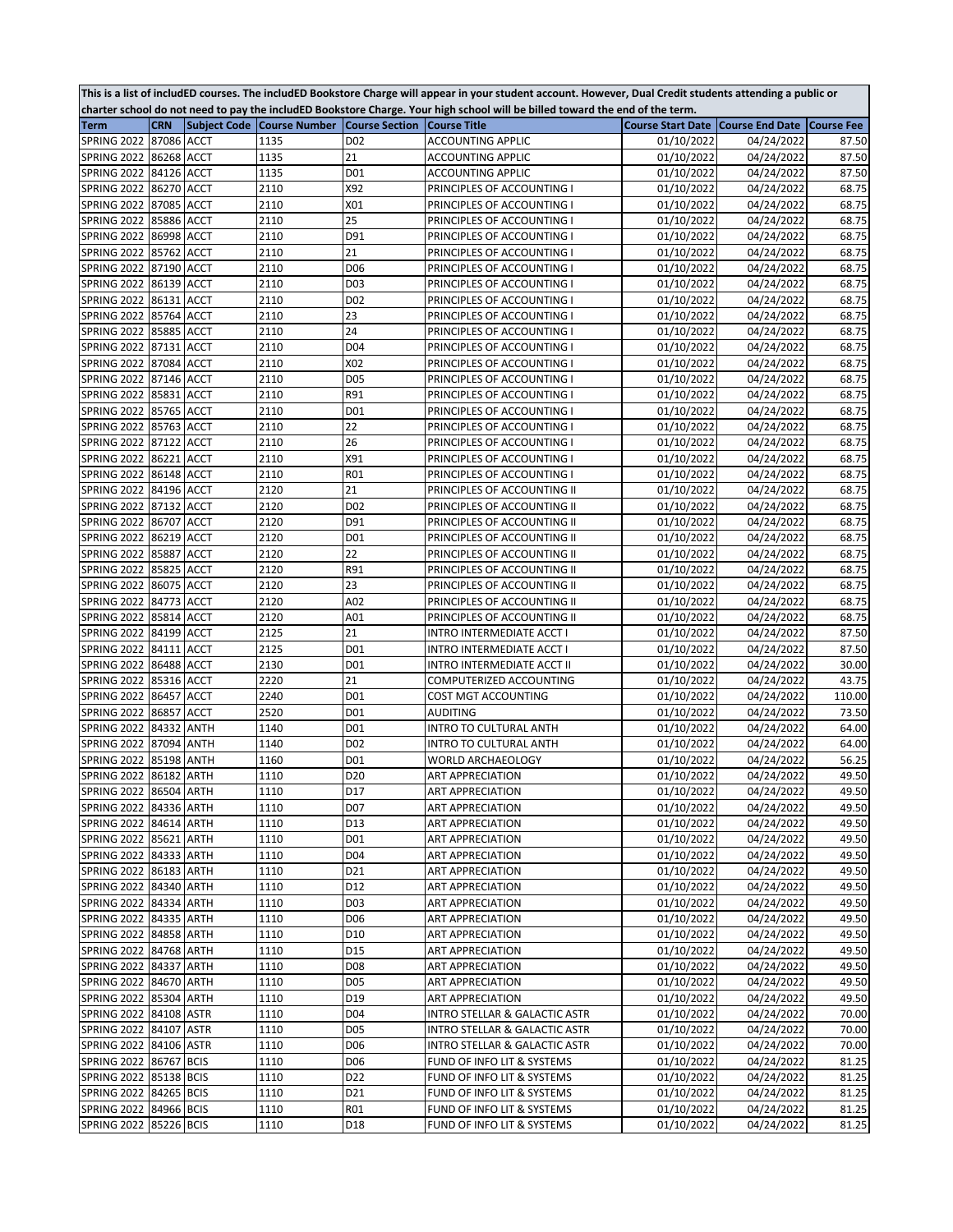| SPRING 2022 86869 BCIS     |            |             | 1110  | D70              | FUND OF INFO LIT & SYSTEMS      | 01/10/2022              | 04/24/2022 | 81.25 |
|----------------------------|------------|-------------|-------|------------------|---------------------------------|-------------------------|------------|-------|
| <b>SPRING 2022</b>         | 84244 BCIS |             | 1110  | D30              | FUND OF INFO LIT & SYSTEMS      | 01/10/2022              | 04/24/2022 | 81.25 |
| SPRING 2022                | 85897      | <b>BCIS</b> | 1110  | D <sub>02</sub>  | FUND OF INFO LIT & SYSTEMS      | $\overline{01/10/2022}$ | 04/24/2022 | 81.25 |
| <b>SPRING 2022</b>         | 87212 BCIS |             | 1110  | D50              | FUND OF INFO LIT & SYSTEMS      | 01/10/2022              | 04/24/2022 | 81.25 |
| <b>SPRING 2022</b>         | 87039      | <b>BCIS</b> | 1110  | CO <sub>2</sub>  | FUND OF INFO LIT & SYSTEMS      | 01/10/2022              | 04/24/2022 | 81.25 |
| <b>SPRING 2022</b>         | 85649 BCIS |             | 1110  | H <sub>0</sub> 3 | FUND OF INFO LIT & SYSTEMS      | 01/10/2022              | 04/24/2022 | 81.25 |
| <b>SPRING 2022</b>         | 84979 BCIS |             | 1110  | D11              | FUND OF INFO LIT & SYSTEMS      | 01/10/2022              | 04/24/2022 | 81.25 |
| SPRING 2022                | 84248 BCIS |             | 1110  | D14              | FUND OF INFO LIT & SYSTEMS      | 01/10/2022              | 04/24/2022 | 81.25 |
| SPRING 2022                | 85137 BCIS |             | 1110  | D33              | FUND OF INFO LIT & SYSTEMS      | 01/10/2022              | 04/24/2022 | 81.25 |
| <b>SPRING 2022</b>         | 84249 BCIS |             | 1110  | D15              | FUND OF INFO LIT & SYSTEMS      | 01/10/2022              | 04/24/2022 | 81.25 |
| SPRING 2022                | 84243 BCIS |             | 1110  | D10              | FUND OF INFO LIT & SYSTEMS      | 01/10/2022              | 04/24/2022 | 81.25 |
| <b>SPRING 2022</b>         | 86957 BCIS |             | 1110  | CO <sub>1</sub>  | FUND OF INFO LIT & SYSTEMS      | 01/10/2022              | 04/24/2022 | 81.25 |
| SPRING 2022                | 86496 BCIS |             | 1110  | X02              | FUND OF INFO LIT & SYSTEMS      | 01/10/2022              | 04/24/2022 | 81.25 |
| SPRING 2022                | 86768 BCIS |             | 1110  | D07              | FUND OF INFO LIT & SYSTEMS      | 01/10/2022              | 04/24/2022 | 81.25 |
| <b>SPRING 2022</b>         | 85136 BCIS |             | 1110  | D32              | FUND OF INFO LIT & SYSTEMS      | 01/10/2022              | 04/24/2022 | 81.25 |
| <b>SPRING 2022</b>         | 85146 BCIS |             | 1110  | D19              | FUND OF INFO LIT & SYSTEMS      | 01/10/2022              | 04/24/2022 | 81.25 |
| SPRING 2022   86437   BCIS |            |             | 1110  | D45              | FUND OF INFO LIT & SYSTEMS      | 01/10/2022              | 04/24/2022 | 81.25 |
| SPRING 2022                | 85431 BCIS |             | 1110  | D91              | FUND OF INFO LIT & SYSTEMS      | 01/10/2022              | 04/24/2022 | 81.25 |
| SPRING 2022                | 85650 BCIS |             | 1110  | H04              | FUND OF INFO LIT & SYSTEMS      | 01/10/2022              | 04/24/2022 | 81.25 |
| <b>SPRING 2022</b>         | 84965 BCIS |             | 1110  | D <sub>25</sub>  | FUND OF INFO LIT & SYSTEMS      | 01/10/2022              | 04/24/2022 | 81.25 |
| SPRING 2022                | 86870 BCIS |             | 1110  | D71              | FUND OF INFO LIT & SYSTEMS      | 01/10/2022              | 04/24/2022 | 81.25 |
| SPRING 2022                | 84963 BCIS |             | 1110  | D34              | FUND OF INFO LIT & SYSTEMS      | 01/10/2022              | 04/24/2022 | 81.25 |
| SPRING 2022                | 84967      | <b>BCIS</b> | 1110  | R02              | FUND OF INFO LIT & SYSTEMS      | 01/10/2022              | 04/24/2022 | 81.25 |
| SPRING 2022                | 85140 BCIS |             | 1110  | D24              | FUND OF INFO LIT & SYSTEMS      | 01/10/2022              | 04/24/2022 | 81.25 |
| <b>SPRING 2022</b>         | 86433 BCIS |             | 1110  | D29              | FUND OF INFO LIT & SYSTEMS      | 01/10/2022              | 04/24/2022 | 81.25 |
| <b>SPRING 2022</b>         | 85225 BCIS |             | 1110  | D17              | FUND OF INFO LIT & SYSTEMS      | 01/10/2022              | 04/24/2022 | 81.25 |
| <b>SPRING 2022</b>         | 86277 BCIS |             | 1110  | SR1              | FUND OF INFO LIT & SYSTEMS      | 01/10/2022              | 04/24/2022 | 81.25 |
| SPRING 2022                | 86276 BCIS |             | 1110  | X91              | FUND OF INFO LIT & SYSTEMS      | 01/10/2022              | 04/24/2022 | 81.25 |
| SPRING 2022                | 86494 BCIS |             | 1110  | X92              | FUND OF INFO LIT & SYSTEMS      | 01/10/2022              | 04/24/2022 | 81.25 |
| <b>SPRING 2022</b>         | 86439 BCIS |             | 1110  | D49              | FUND OF INFO LIT & SYSTEMS      | 01/10/2022              | 04/24/2022 | 81.25 |
| <b>SPRING 2022</b>         | 84962 BCIS |             | 1110  | D16              | FUND OF INFO LIT & SYSTEMS      | 01/10/2022              | 04/24/2022 | 81.25 |
| <b>SPRING 2022</b>         | 84679 BCIS |             | 1110  | D40              | FUND OF INFO LIT & SYSTEMS      | 01/10/2022              | 04/24/2022 | 81.25 |
| SPRING 2022                | 84964 BCIS |             | 1110  | D <sub>26</sub>  | FUND OF INFO LIT & SYSTEMS      | 01/10/2022              | 04/24/2022 | 81.25 |
| <b>SPRING 2022</b>         | 84247 BCIS |             | 1110  | D13              | FUND OF INFO LIT & SYSTEMS      | 01/10/2022              | 04/24/2022 | 81.25 |
| <b>SPRING 2022</b>         | 84267      | <b>BCIS</b> | 1110  | D <sub>20</sub>  | FUND OF INFO LIT & SYSTEMS      | 01/10/2022              | 04/24/2022 | 81.25 |
| <b>SPRING 2022</b>         | 86769 BCIS |             | 1110  | D08              | FUND OF INFO LIT & SYSTEMS      | 01/10/2022              | 04/24/2022 | 81.25 |
| SPRING 2022   84245   BCIS |            |             | 1110  | D31              | FUND OF INFO LIT & SYSTEMS      | 01/10/2022              | 04/24/2022 | 81.25 |
| SPRING 2022                | 84262 BCIS |             | 1110  | D27              | FUND OF INFO LIT & SYSTEMS      | 01/10/2022              | 04/24/2022 | 81.25 |
| <b>SPRING 2022</b>         | 84242 BCIS |             | 1110  | D <sub>09</sub>  | FUND OF INFO LIT & SYSTEMS      | 01/10/2022              | 04/24/2022 | 81.25 |
| SPRING 2022                | 86495      | <b>BCIS</b> | 1110  | X01              | FUND OF INFO LIT & SYSTEMS      | 01/10/2022              | 04/24/2022 | 81.25 |
| SPRING 2022                | 86438 BCIS |             | 1110  | D48              | FUND OF INFO LIT & SYSTEMS      | 01/10/2022              | 04/24/2022 | 81.25 |
| <b>SPRING 2022</b>         | 85896 BCIS |             | 1110  | D01              | FUND OF INFO LIT & SYSTEMS      | 01/10/2022              | 04/24/2022 | 81.25 |
| <b>SPRING 2022</b>         | 84842 BCIS |             | 1110  | D28              | FUND OF INFO LIT & SYSTEMS      | 01/10/2022              | 04/24/2022 | 81.25 |
| SPRING 2022 85139 BCIS     |            |             | 1110  | D23              | FUND OF INFO LIT & SYSTEMS      | 01/10/2022              | 04/24/2022 | 81.25 |
| SPRING 2022 86111 BCIS     |            |             | 1110  | D47              | FUND OF INFO LIT & SYSTEMS      | 01/10/2022              | 04/24/2022 | 81.25 |
| SPRING 2022 84970 BCIS     |            |             | 1110  | D12              | FUND OF INFO LIT & SYSTEMS      | 01/10/2022              | 04/24/2022 | 81.25 |
| SPRING 2022   84263   BCIS |            |             | 1110  | R03              | FUND OF INFO LIT & SYSTEMS      | 01/10/2022              | 04/24/2022 | 81.25 |
| SPRING 2022 86720 BFIN     |            |             | 2110  | 21               | <b>INTRODUCTION TO FINANCE</b>  | 01/10/2022              | 04/24/2022 | 81.25 |
| SPRING 2022 84321 BIOL     |            |             | 1130  | D04              | INTRO ANAT & PHYSIO NON MAJ     | 01/10/2022              | 04/24/2022 | 62.50 |
| SPRING 2022 84115 BIOL     |            |             | 1130  | R01              | INTRO ANAT & PHYSIO NON MAJ     | 01/10/2022              | 04/24/2022 | 62.50 |
| SPRING 2022 86561 BIOL     |            |             | 1130  | D06              | INTRO ANAT & PHYSIO NON MAJ     | 01/10/2022              | 04/24/2022 | 62.50 |
| SPRING 2022 86366 BIOL     |            |             | 1130  | D <sub>05</sub>  | INTRO ANAT & PHYSIO NON MAJ     | 01/10/2022              | 04/24/2022 | 62.50 |
| SPRING 2022 87149 BIOL     |            |             | 1130  | D <sub>0</sub> 3 | INTRO ANAT & PHYSIO NON MAJ     | 01/10/2022              | 04/24/2022 | 62.50 |
| SPRING 2022 84113 BIOL     |            |             | 1215  | D05              | <b>BIO FOR ENVRNTL SCIENCES</b> | 01/10/2022              | 04/24/2022 | 81.00 |
| SPRING 2022 84273 BIOL     |            |             | 1215  | D04              | <b>BIO FOR ENVRNTL SCIENCES</b> | 01/10/2022              | 04/24/2022 | 81.00 |
| SPRING 2022 84146 BIOL     |            |             | 2110  | T01              | PRIN OF BIO: CELL & MOLEC BIO   | 01/10/2022              | 04/24/2022 | 62.50 |
| SPRING 2022 86541 BIOL     |            |             | 2110  | D <sub>05</sub>  | PRIN OF BIO: CELL & MOLEC BIO   | 01/10/2022              | 04/24/2022 | 62.50 |
| SPRING 2022 84148 BIOL     |            |             | 2110  | D04              | PRIN OF BIO: CELL & MOLEC BIO   | 01/10/2022              | 04/24/2022 | 62.50 |
| SPRING 2022 85300 BIOL     |            |             | 2110L | D04              | PRIN OF BIO CELL & MOLEC BIO    | 01/10/2022              | 04/24/2022 | 28.00 |
| SPRING 2022   84150   BIOL |            |             | 2110L | D05              | PRIN OF BIO CELL & MOLEC BIO    | 01/10/2022              | 04/24/2022 | 28.00 |
| SPRING 2022 84149 BIOL     |            |             | 2110L | D07              | PRIN OF BIO CELL & MOLEC BIO    | 01/10/2022              | 04/24/2022 | 28.00 |
| SPRING 2022 86542 BIOL     |            |             | 2110L | D <sub>08</sub>  | PRIN OF BIO CELL & MOLEC BIO    | 01/10/2022              | 04/24/2022 | 28.00 |
| SPRING 2022 84151 BIOL     |            |             | 2110L | D <sub>06</sub>  | PRIN OF BIO CELL & MOLEC BIO    | 01/10/2022              | 04/24/2022 | 28.00 |
| SPRING 2022 84857 BIOL     |            |             | 2210  | D05              | HUMAN ANAT & PHYSIO I           | 01/10/2022              | 04/24/2022 | 75.00 |
| SPRING 2022                | 84850 BIOL |             | 2210  | D13              | HUMAN ANAT & PHYSIO I           | 01/10/2022              | 04/24/2022 | 75.00 |
| SPRING 2022                | 86186 BIOL |             | 2210  | D08              | HUMAN ANAT & PHYSIO I           | 01/10/2022              | 04/24/2022 | 75.00 |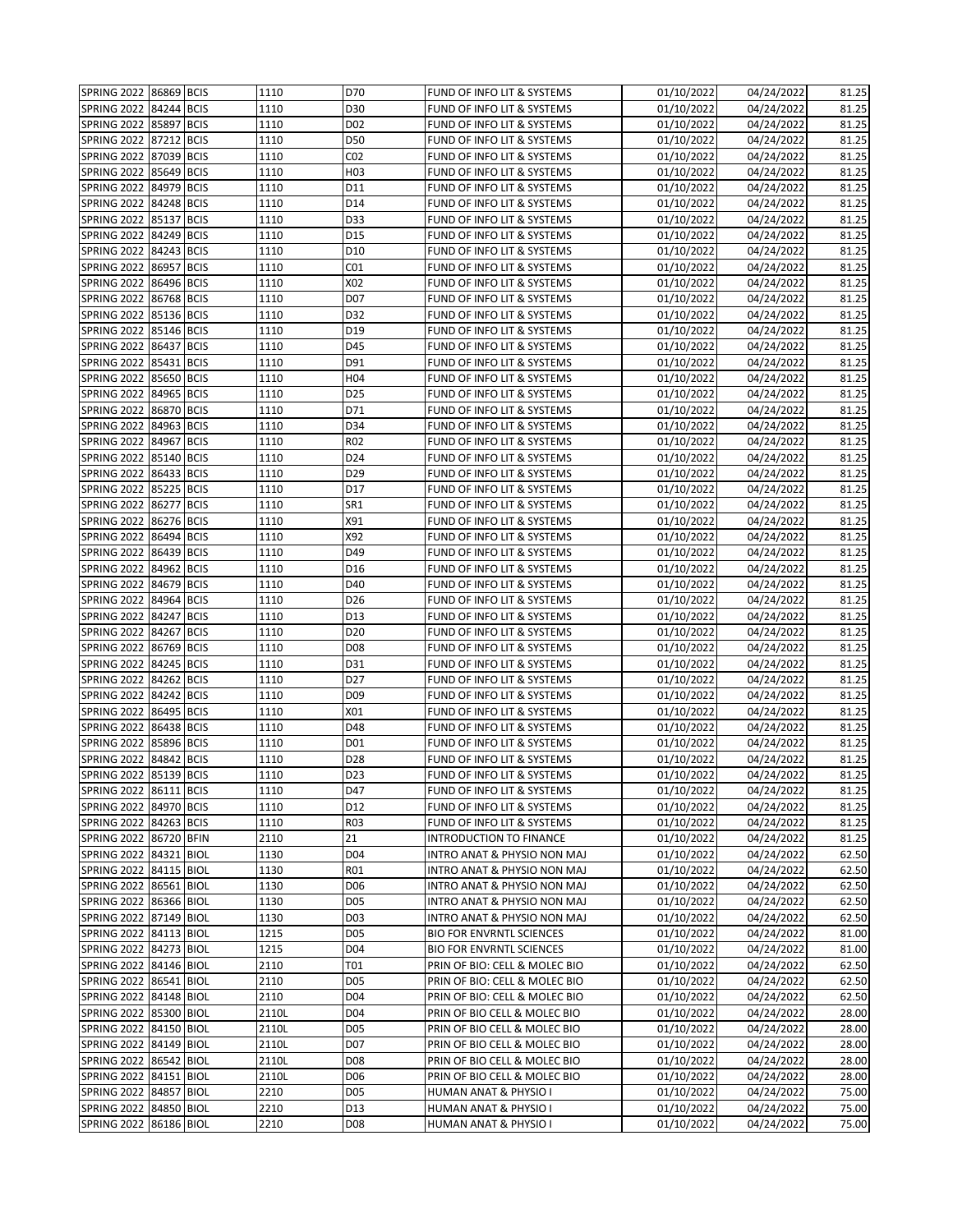| SPRING 2022   84172   BIOL |            | 2210  | D11             | HUMAN ANAT & PHYSIO I  | 01/10/2022              | 04/24/2022 | 75.00 |
|----------------------------|------------|-------|-----------------|------------------------|-------------------------|------------|-------|
| SPRING 2022                | 84660 BIOL | 2210  | T01             | HUMAN ANAT & PHYSIO I  | 01/10/2022              | 04/24/2022 | 75.00 |
| <b>SPRING 2022</b>         | 85229 BIOL | 2210  | D15             | HUMAN ANAT & PHYSIO I  | 01/10/2022              | 04/24/2022 | 75.00 |
| SPRING 2022 85215 BIOL     |            | 2210  | D06             | HUMAN ANAT & PHYSIO I  | 01/10/2022              | 04/24/2022 | 75.00 |
| SPRING 2022                | 84171 BIOL | 2210  | D <sub>10</sub> | HUMAN ANAT & PHYSIO I  | 01/10/2022              | 04/24/2022 | 75.00 |
| <b>SPRING 2022</b>         | 84174 BIOL | 2210  | D16             | HUMAN ANAT & PHYSIO I  | 01/10/2022              | 04/24/2022 | 75.00 |
| <b>SPRING 2022</b>         | 85364 BIOL | 2210  | D14             | HUMAN ANAT & PHYSIO I  | 01/10/2022              | 04/24/2022 | 75.00 |
| SPRING 2022                | 84175 BIOL | 2210  | D17             | HUMAN ANAT & PHYSIO I  | 01/10/2022              | 04/24/2022 | 75.00 |
| <b>SPRING 2022</b>         | 86543 BIOL | 2210  | D12             | HUMAN ANAT & PHYSIO I  | 01/10/2022              | 04/24/2022 | 75.00 |
| <b>SPRING 2022</b>         | 87162 BIOL | 2210  | D03             | HUMAN ANAT & PHYSIO I  | 01/10/2022              | 04/24/2022 | 75.00 |
| <b>SPRING 2022</b>         | 86995 BIOL | 2210  | D19             | HUMAN ANAT & PHYSIO I  | 01/10/2022              | 04/24/2022 | 75.00 |
| <b>SPRING 2022</b>         | 84173 BIOL | 2210  | D18             | HUMAN ANAT & PHYSIO I  | 01/10/2022              | 04/24/2022 | 75.00 |
| <b>SPRING 2022</b>         | 84169 BIOL | 2210  | D <sub>09</sub> | HUMAN ANAT & PHYSIO I  | 01/10/2022              | 04/24/2022 | 75.00 |
| SPRING 2022 86420 BIOL     |            | 2210  | D07             | HUMAN ANAT & PHYSIO I  | 01/10/2022              | 04/24/2022 | 75.00 |
| SPRING 2022                | 84279 BIOL | 2210  | D <sub>04</sub> | HUMAN ANAT & PHYSIO I  | 01/10/2022              | 04/24/2022 | 75.00 |
| SPRING 2022                | 84856 BIOL | 2210L | D14             | HUM ANAT & PHYS I LAB  | 01/10/2022              | 04/24/2022 | 12.50 |
| SPRING 2022                | 84180 BIOL | 2210L | D <sub>06</sub> | HUM ANAT & PHYS I LAB  | 01/10/2022              | 04/24/2022 | 12.50 |
| SPRING 2022                | 84176 BIOL | 2210L | D05             | HUM ANAT & PHYS I LAB  | 01/10/2022              | 04/24/2022 | 12.50 |
| <b>SPRING 2022</b>         | 84184 BIOL | 2210L | D11             | HUM ANAT & PHYS I LAB  | 01/10/2022              | 04/24/2022 | 12.50 |
| <b>SPRING 2022</b>         | 84183 BIOL | 2210L | D12             | HUM ANAT & PHYS I LAB  | 01/10/2022              | 04/24/2022 | 12.50 |
| SPRING 2022                | 84182 BIOL | 2210L | D13             | HUM ANAT & PHYS I LAB  | 01/10/2022              | 04/24/2022 | 12.50 |
| SPRING 2022                | 84181 BIOL | 2210L | D10             | HUM ANAT & PHYS I LAB  | 01/10/2022              | 04/24/2022 | 12.50 |
| <b>SPRING 2022</b>         | 84179 BIOL | 2210L | D <sub>09</sub> | HUM ANAT & PHYS I LAB  | 01/10/2022              | 04/24/2022 | 12.50 |
| SPRING 2022   84178   BIOL |            | 2210L | D08             | HUM ANAT & PHYS I LAB  | 01/10/2022              | 04/24/2022 | 12.50 |
| SPRING 2022                | 85457 BIOL | 2210L | D04             | HUM ANAT & PHYS I LAB  | 01/10/2022              | 04/24/2022 | 12.50 |
| <b>SPRING 2022</b>         | 84188 BIOL | 2225  | D16             | HUM ANAT & PHYSIO II   | 01/10/2022              | 04/24/2022 | 25.00 |
| SPRING 2022                | 84771 BIOL | 2225  | D13             | HUM ANAT & PHYSIO II   | 01/10/2022              | 04/24/2022 | 25.00 |
| <b>SPRING 2022</b>         | 84187 BIOL | 2225  | D <sub>09</sub> | HUM ANAT & PHYSIO II   | 01/10/2022              | 04/24/2022 | 25.00 |
| <b>SPRING 2022</b>         | 84185 BIOL | 2225  | D11             | HUM ANAT & PHYSIO II   | 01/10/2022              | 04/24/2022 | 25.00 |
| <b>SPRING 2022</b>         | 84186 BIOL | 2225  | D <sub>08</sub> | HUM ANAT & PHYSIO II   | 01/10/2022              | 04/24/2022 | 25.00 |
| <b>SPRING 2022</b>         | 85884 BIOL | 2225  | D04             | HUM ANAT & PHYSIO II   | 01/10/2022              | 04/24/2022 | 25.00 |
| SPRING 2022                | 84870 BIOL | 2225  | D14             | HUM ANAT & PHYSIO II   | 01/10/2022              | 04/24/2022 | 25.00 |
| SPRING 2022                | 85270 BIOL | 2225  | D12             | HUM ANAT & PHYSIO II   | 01/10/2022              | 04/24/2022 | 25.00 |
| SPRING 2022   85148   BIOL |            | 2225  | D06             | HUM ANAT & PHYSIO II   | 01/10/2022              | 04/24/2022 | 25.00 |
| <b>SPRING 2022</b>         | 87152 BIOL | 2225  | D03             | HUM ANAT & PHYSIO II   | 01/10/2022              | 04/24/2022 | 25.00 |
| <b>SPRING 2022</b>         | 85369 BIOL | 2225  | D15             | HUM ANAT & PHYSIO II   | 01/10/2022              | 04/24/2022 | 25.00 |
| SPRING 2022                | 86544 BIOL | 2225  | D <sub>10</sub> | HUM ANAT & PHYSIO II   | 01/10/2022              | 04/24/2022 | 25.00 |
| SPRING 2022                | 84945 BIOL | 2225  | T01             | HUM ANAT & PHYSIO II   | 01/10/2022              | 04/24/2022 | 25.00 |
| <b>SPRING 2022</b>         | 86259 BIOL | 2225  | D05             | HUM ANAT & PHYSIO II   | $\overline{01/10/2022}$ | 04/24/2022 | 25.00 |
| SPRING 2022                | 84200 BIOL | 2225L | D10             | HUM ANAT & PHYS II LAB | 01/10/2022              | 04/24/2022 | 12.50 |
| <b>SPRING 2022</b>         | 84192 BIOL | 2225L | D08             | HUM ANAT & PHYS II LAB | 01/10/2022              | 04/24/2022 | 12.50 |
| SPRING 2022                | 84747 BIOL | 2225L | D05             | HUM ANAT & PHYS II LAB | 01/10/2022              | 04/24/2022 | 12.50 |
| SPRING 2022 84189 BIOL     |            | 2225L | D <sub>06</sub> | HUM ANAT & PHYS II LAB | 01/10/2022              | 04/24/2022 | 12.50 |
| SPRING 2022 86370 BIOL     |            | 2225L | D04             | HUM ANAT & PHYS II LAB | 01/10/2022              | 04/24/2022 | 12.50 |
| SPRING 2022 84839 BIOL     |            | 2310  | D10             | <b>MICROBIOLOGY</b>    | 01/10/2022              | 04/24/2022 | 62.50 |
| SPRING 2022 85362 BIOL     |            | 2310  | D06             | <b>MICROBIOLOGY</b>    | 01/10/2022              | 04/24/2022 | 62.50 |
| SPRING 2022 84658 BIOL     |            | 2310  | D07             | <b>MICROBIOLOGY</b>    | 01/10/2022              | 04/24/2022 | 62.50 |
| <b>SPRING 2022</b>         | 84687 BIOL | 2310  | D13             | <b>MICROBIOLOGY</b>    | 01/10/2022              | 04/24/2022 | 62.50 |
| SPRING 2022 84787 BIOL     |            | 2310  | T02             | <b>MICROBIOLOGY</b>    | 01/10/2022              | 04/24/2022 | 62.50 |
| SPRING 2022 84156 BIOL     |            | 2310  | T01             | <b>MICROBIOLOGY</b>    | 01/10/2022              | 04/24/2022 | 62.50 |
| SPRING 2022                | 85429 BIOL | 2310  | D01             | <b>MICROBIOLOGY</b>    | 01/10/2022              | 04/24/2022 | 62.50 |
| <b>SPRING 2022</b>         | 85275 BIOL | 2310  | D12             | <b>MICROBIOLOGY</b>    | 01/10/2022              | 04/24/2022 | 62.50 |
| <b>SPRING 2022</b>         | 85361 BIOL | 2310  | D05             | <b>MICROBIOLOGY</b>    | 01/10/2022              | 04/24/2022 | 62.50 |
| SPRING 2022 86996 BIOL     |            | 2310  | D14             | <b>MICROBIOLOGY</b>    | 01/10/2022              | 04/24/2022 | 62.50 |
| <b>SPRING 2022</b>         | 84155 BIOL | 2310  | D <sub>09</sub> | <b>MICROBIOLOGY</b>    | 01/10/2022              | 04/24/2022 | 62.50 |
| <b>SPRING 2022</b>         | 84154 BIOL | 2310  | D08             | <b>MICROBIOLOGY</b>    | 01/10/2022              | 04/24/2022 | 62.50 |
| <b>SPRING 2022</b>         | 87164 BIOL | 2310  | D04             | <b>MICROBIOLOGY</b>    | 01/10/2022              | 04/24/2022 | 62.50 |
| <b>SPRING 2022</b>         | 86369 BIOL | 2310  | D11             | <b>MICROBIOLOGY</b>    | 01/10/2022              | 04/24/2022 | 62.50 |
| <b>SPRING 2022</b>         | 84165 BIOL | 2310L | D10             | MICROBIOLOGY LAB       | 01/10/2022              | 04/24/2022 | 25.00 |
| <b>SPRING 2022</b>         | 84845 BIOL | 2310L | D12             | MICROBIOLOGY LAB       | 01/10/2022              | 04/24/2022 | 25.00 |
| SPRING 2022                | 84166 BIOL | 2310L | D17             | MICROBIOLOGY LAB       | 01/10/2022              | 04/24/2022 | 25.00 |
| <b>SPRING 2022</b>         | 84869 BIOL | 2310L | D06             | MICROBIOLOGY LAB       | 01/10/2022              | 04/24/2022 | 25.00 |
| <b>SPRING 2022</b>         | 84163 BIOL | 2310L | D16             | MICROBIOLOGY LAB       | 01/10/2022              | 04/24/2022 | 25.00 |
| SPRING 2022 87160 BIOL     |            | 2310L | D02             | MICROBIOLOGY LAB       | 01/10/2022              | 04/24/2022 | 25.00 |
| <b>SPRING 2022</b>         | 84933 BIOL | 2310L | D14             | MICROBIOLOGY LAB       | 01/10/2022              | 04/24/2022 | 25.00 |
| <b>SPRING 2022</b>         | 84789 BIOL | 2310L | D19             | MICROBIOLOGY LAB       | 01/10/2022              | 04/24/2022 | 25.00 |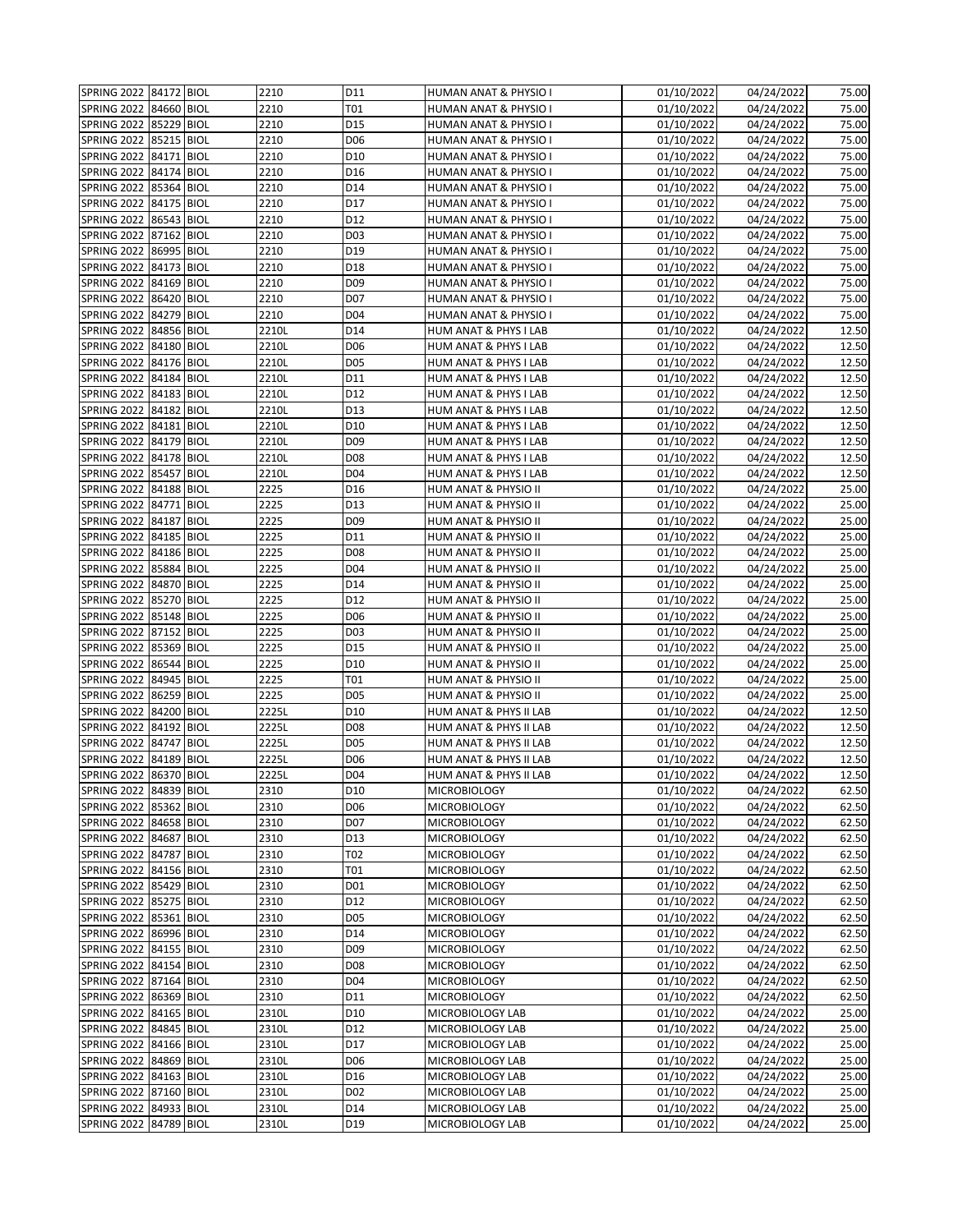| SPRING 2022   84159   BIOL |            |             | 2310L | D <sub>07</sub> | MICROBIOLOGY LAB                | 01/10/2022              | 04/24/2022 | 25.00 |
|----------------------------|------------|-------------|-------|-----------------|---------------------------------|-------------------------|------------|-------|
| SPRING 2022 84162 BIOL     |            |             | 2310L | D <sub>08</sub> | MICROBIOLOGY LAB                | 01/10/2022              | 04/24/2022 | 25.00 |
| <b>SPRING 2022</b>         | 87127      | <b>BIOL</b> | 2310L | D03             | MICROBIOLOGY LAB                | $\overline{01/10/2022}$ | 04/24/2022 | 25.00 |
| SPRING 2022 84167 BIOL     |            |             | 2310L | D13             | MICROBIOLOGY LAB                | 01/10/2022              | 04/24/2022 | 25.00 |
| SPRING 2022                | 84160 BIOL |             | 2310L | D05             | MICROBIOLOGY LAB                | 01/10/2022              | 04/24/2022 | 25.00 |
| <b>SPRING 2022</b>         | 84161 BIOL |             | 2310L | D18             | MICROBIOLOGY LAB                | 01/10/2022              | 04/24/2022 | 25.00 |
| <b>SPRING 2022</b>         | 84158 BIOL |             | 2310L | D15             | MICROBIOLOGY LAB                | 01/10/2022              | 04/24/2022 | 25.00 |
| <b>SPRING 2022</b>         | 84164 BIOL |             | 2310L | D11             | MICROBIOLOGY LAB                | 01/10/2022              | 04/24/2022 | 25.00 |
| <b>SPRING 2022</b>         | 86071 BIOL |             | 2310L | D <sub>09</sub> | MICROBIOLOGY LAB                | 01/10/2022              | 04/24/2022 | 25.00 |
| <b>SPRING 2022</b>         | 84767 BIOL |             | 2310L | D04             | MICROBIOLOGY LAB                | 01/10/2022              | 04/24/2022 | 25.00 |
| <b>SPRING 2022</b>         | 84786 BIOL |             | 2410  | D04             | PRIN OF BIO: GENETICS           | 01/10/2022              | 04/24/2022 | 50.00 |
| <b>SPRING 2022</b>         | 86368 BIOL |             | 2410  | T01             | PRIN OF BIO: GENETICS           | 01/10/2022              | 04/24/2022 | 50.00 |
| SPRING 2022                | 84788 BIOL |             | 2410L | D05             |                                 | 01/10/2022              | 04/24/2022 | 28.00 |
|                            |            |             |       |                 | PRIN OF BIO: GENETICS LAB       |                         |            |       |
| <b>SPRING 2022</b>         | 85456 BIOL |             | 2410L | D06             | PRIN OF BIO: GENETICS LAB       | 01/10/2022              | 04/24/2022 | 28.00 |
| SPRING 2022                | 84153 BIOL |             | 2410L | D <sub>04</sub> | PRIN OF BIO: GENETICS LAB       | 01/10/2022              | 04/24/2022 | 28.00 |
| SPRING 2022                | 86089 BLAW |             | 2110  | D10             | <b>BUSINESS LAW I</b>           | 01/10/2022              | 04/24/2022 | 75.00 |
| <b>SPRING 2022</b>         | 86088 BLAW |             | 2110  | D08             | <b>BUSINESS LAW I</b>           | 01/10/2022              | 04/24/2022 | 75.00 |
| <b>SPRING 2022</b>         | 84740 BLAW |             | 2110  | D13             | <b>BUSINESS LAW I</b>           | 01/10/2022              | 04/24/2022 | 75.00 |
| <b>SPRING 2022</b>         | 84213 BLAW |             | 2110  | D04             | <b>BUSINESS LAW I</b>           | 01/10/2022              | 04/24/2022 | 75.00 |
| <b>SPRING 2022</b>         | 85838 BLAW |             | 2110  | D11             | <b>BUSINESS LAW I</b>           | 01/10/2022              | 04/24/2022 | 75.00 |
| <b>SPRING 2022</b>         | 85827 BLAW |             | 2110  | D91             | <b>BUSINESS LAW I</b>           | 01/10/2022              | 04/24/2022 | 75.00 |
| <b>SPRING 2022</b>         | 85971 BLAW |             | 2110  | R01             | <b>BUSINESS LAW I</b>           | 01/10/2022              | 04/24/2022 | 75.00 |
| SPRING 2022                | 84157 BLAW |             | 2110  | D06             | <b>BUSINESS LAW I</b>           | 01/10/2022              | 04/24/2022 | 75.00 |
| <b>SPRING 2022</b>         | 84796 BLAW |             | 2110  | R04             | <b>BUSINESS LAW I</b>           | 01/10/2022              | 04/24/2022 | 75.00 |
| SPRING 2022                | 84759 BLAW |             | 2110  | R02             | <b>BUSINESS LAW I</b>           | 01/10/2022              | 04/24/2022 | 75.00 |
| <b>SPRING 2022</b>         | 84278 BLAW |             | 2110  | R03             | <b>BUSINESS LAW I</b>           | 01/10/2022              | 04/24/2022 | 75.00 |
| <b>SPRING 2022</b>         | 86430 BLAW |             | 2110  | D <sub>09</sub> | <b>BUSINESS LAW I</b>           | 01/10/2022              | 04/24/2022 | 75.00 |
| SPRING 2022                | 85094 BLAW |             | 2110  | D12             | <b>BUSINESS LAW I</b>           | 01/10/2022              | 04/24/2022 | 75.00 |
| <b>SPRING 2022</b>         | 86429 BLAW |             | 2110  | D01             | <b>BUSINESS LAW I</b>           | 01/10/2022              | 04/24/2022 | 75.00 |
| <b>SPRING 2022</b>         | 84758 BUSA |             | 1110  | D16             | <b>INTRODUCTION TO BUSINESS</b> | 01/10/2022              | 04/24/2022 | 60.00 |
| <b>SPRING 2022</b>         | 85830 BUSA |             | 1110  | R91             | <b>INTRODUCTION TO BUSINESS</b> | 01/10/2022              | 04/24/2022 | 60.00 |
| <b>SPRING 2022</b>         | 84201 BUSA |             | 1110  | D08             | <b>INTRODUCTION TO BUSINESS</b> | 01/10/2022              | 04/24/2022 | 60.00 |
| SPRING 2022                | 87189 BUSA |             | 1110  | D18             | <b>INTRODUCTION TO BUSINESS</b> | 01/10/2022              | 04/24/2022 | 60.00 |
| <b>SPRING 2022</b>         | 85091 BUSA |             | 1110  | D07             | <b>INTRODUCTION TO BUSINESS</b> | 01/10/2022              | 04/24/2022 | 60.00 |
| SPRING 2022                | 86727 BUSA |             | 1110  | X01             | <b>INTRODUCTION TO BUSINESS</b> | 01/10/2022              | 04/24/2022 | 60.00 |
| <b>SPRING 2022</b>         | 84147 BUSA |             | 1110  | D14             | <b>INTRODUCTION TO BUSINESS</b> | 01/10/2022              | 04/24/2022 | 60.00 |
| <b>SPRING 2022</b>         | 84202 BUSA |             | 1110  | D10             | <b>INTRODUCTION TO BUSINESS</b> | 01/10/2022              | 04/24/2022 | 60.00 |
| SPRING 2022                | 84168 BUSA |             | 1110  | R01             | <b>INTRODUCTION TO BUSINESS</b> | 01/10/2022              | 04/24/2022 | 60.00 |
| <b>SPRING 2022</b>         | 87214 BUSA |             | 1110  | D19             | <b>INTRODUCTION TO BUSINESS</b> | 01/10/2022              | 04/24/2022 | 60.00 |
| <b>SPRING 2022</b>         | 86484 BUSA |             | 1110  | D17             | <b>INTRODUCTION TO BUSINESS</b> | 01/10/2022              | 04/24/2022 | 60.00 |
| <b>SPRING 2022</b>         | 86728 BUSA |             | 1110  | X02             | INTRODUCTION TO BUSINESS        | 01/10/2022              | 04/24/2022 | 60.00 |
| <b>SPRING 2022</b>         | 85090 BUSA |             | 1110  | D05             | <b>INTRODUCTION TO BUSINESS</b> | 01/10/2022              | 04/24/2022 | 60.00 |
| <b>SPRING 2022</b>         | 85312 BUSA |             | 1110  | D06             | <b>INTRODUCTION TO BUSINESS</b> | 01/10/2022              | 04/24/2022 | 60.00 |
| SPRING 2022 84741 BUSA     |            |             | 1110  | D11             | <b>INTRODUCTION TO BUSINESS</b> | 01/10/2022              | 04/24/2022 | 60.00 |
| SPRING 2022 84907 BUSA     |            |             | 1110  | D15             | <b>INTRODUCTION TO BUSINESS</b> | 01/10/2022              | 04/24/2022 | 60.00 |
| SPRING 2022 84738 BUSA     |            |             | 1130  | D10             | <b>BUSINESS PROFESSIONALISM</b> | 01/10/2022              | 04/24/2022 | 23.50 |
| SPRING 2022 84205 BUSA     |            |             | 1130  | D04             | <b>BUSINESS PROFESSIONALISM</b> | 01/10/2022              | 04/24/2022 | 23.50 |
| <b>SPRING 2022</b>         | 84170 BUSA |             | 1130  | D11             | <b>BUSINESS PROFESSIONALISM</b> | 01/10/2022              | 04/24/2022 | 23.50 |
| SPRING 2022 85973 BUSA     |            |             | 1130  | X91             | <b>BUSINESS PROFESSIONALISM</b> | 01/10/2022              | 04/24/2022 | 23.50 |
| <b>SPRING 2022</b>         | 85828 BUSA |             | 1130  | R91             | <b>BUSINESS PROFESSIONALISM</b> | 01/10/2022              | 04/24/2022 | 23.50 |
| <b>SPRING 2022</b>         | 84895 BUSA |             | 1130  | D12             | <b>BUSINESS PROFESSIONALISM</b> | 01/10/2022              | 04/24/2022 | 23.50 |
| <b>SPRING 2022</b>         | 84668 BUSA |             | 1130  | D13             | <b>BUSINESS PROFESSIONALISM</b> | 01/10/2022              | 04/24/2022 | 23.50 |
| SPRING 2022                | 85092 BUSA |             | 1130  | D06             |                                 | 01/10/2022              | 04/24/2022 | 23.50 |
|                            |            |             |       |                 | <b>BUSINESS PROFESSIONALISM</b> |                         |            |       |
| SPRING 2022 84757 BUSA     |            |             | 1130  | D05             | <b>BUSINESS PROFESSIONALISM</b> | 01/10/2022              | 04/24/2022 | 23.50 |
| <b>SPRING 2022</b>         | 86726 BUSA |             | 1130  | X02             | <b>BUSINESS PROFESSIONALISM</b> | 01/10/2022              | 04/24/2022 | 23.50 |
| <b>SPRING 2022</b>         | 87207 BUSA |             | 1130  | D16             | <b>BUSINESS PROFESSIONALISM</b> | 01/10/2022              | 04/24/2022 | 23.50 |
| SPRING 2022 86710 BUSA     |            |             | 1130  | D91             | <b>BUSINESS PROFESSIONALISM</b> | 01/10/2022              | 04/24/2022 | 23.50 |
| <b>SPRING 2022</b>         | 85103 BUSA |             | 1130  | R02             | <b>BUSINESS PROFESSIONALISM</b> | 01/10/2022              | 04/24/2022 | 23.50 |
| <b>SPRING 2022</b>         | 86483 BUSA |             | 1130  | D14             | <b>BUSINESS PROFESSIONALISM</b> | 01/10/2022              | 04/24/2022 | 23.50 |
| <b>SPRING 2022</b>         | 86725 BUSA |             | 1130  | X01             | <b>BUSINESS PROFESSIONALISM</b> | 01/10/2022              | 04/24/2022 | 23.50 |
| <b>SPRING 2022</b>         | 84275 BUSA |             | 1130  | D07             | <b>BUSINESS PROFESSIONALISM</b> | 01/10/2022              | 04/24/2022 | 23.50 |
| <b>SPRING 2022</b>         | 84274 BUSA |             | 1130  | D <sub>09</sub> | <b>BUSINESS PROFESSIONALISM</b> | 01/10/2022              | 04/24/2022 | 23.50 |
| SPRING 2022                | 84272 BUSA |             | 1130  | D08             | <b>BUSINESS PROFESSIONALISM</b> | 01/10/2022              | 04/24/2022 | 23.50 |
| SPRING 2022 86224 BUSA     |            |             | 1130  | X92             | <b>BUSINESS PROFESSIONALISM</b> | 01/10/2022              | 04/24/2022 | 23.50 |
| <b>SPRING 2022</b>         | 86218 BUSA |             | 1180  | 24              | <b>BUSINESS MATH</b>            | 01/10/2022              | 04/24/2022 | 72.00 |
| SPRING 2022                | 86217 BUSA |             | 1180  | 22              | <b>BUSINESS MATH</b>            | 01/10/2022              | 04/24/2022 | 72.00 |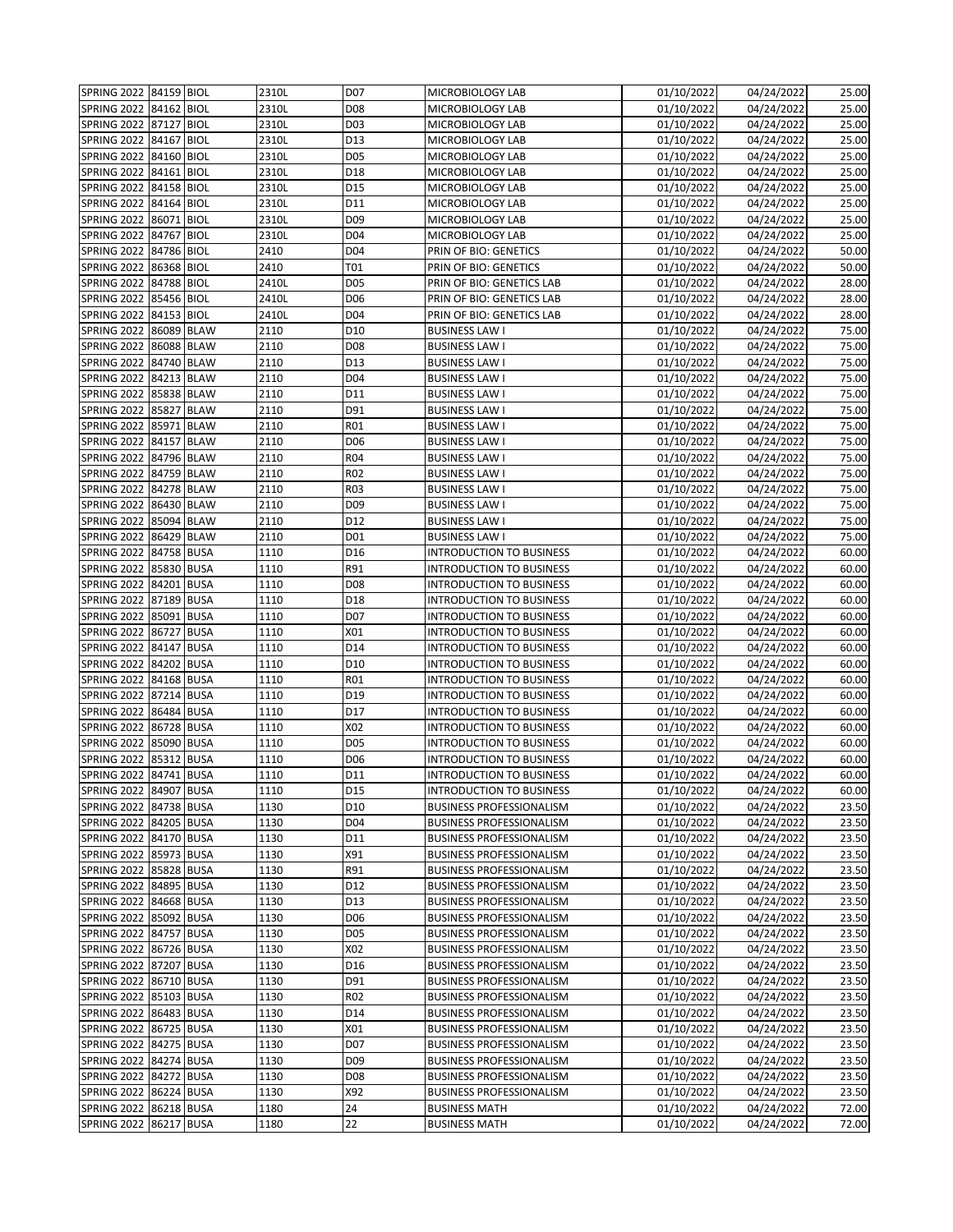| SPRING 2022 86074 BUSA |            |             | 1180  | 23               | <b>BUSINESS MATH</b>                | 01/10/2022              | 04/24/2022               | 72.00  |
|------------------------|------------|-------------|-------|------------------|-------------------------------------|-------------------------|--------------------------|--------|
| SPRING 2022            | 84195 BUSA |             | 1180  | 21               | <b>BUSINESS MATH</b>                | 01/10/2022              | 04/24/2022               | 72.00  |
| <b>SPRING 2022</b>     | 85829 BUSA |             | 1180  | R91              | <b>BUSINESS MATH</b>                | 01/10/2022              | 04/24/2022               | 72.00  |
| SPRING 2022 87191 BUSA |            |             | 1180  | 25               | <b>BUSINESS MATH</b>                | 01/10/2022              | 04/24/2022               | 72.00  |
| SPRING 2022            | 86304 BUSA |             | 1180  | D01              | <b>BUSINESS MATH</b>                | 01/10/2022              | 04/24/2022               | 72.00  |
| <b>SPRING 2022</b>     | 86722 BUSA |             | 1180  | X02              | <b>BUSINESS MATH</b>                | 01/10/2022              | 04/24/2022               | 72.00  |
| <b>SPRING 2022</b>     | 86721 BUSA |             | 1180  | X01              | <b>BUSINESS MATH</b>                | 01/10/2022              | 04/24/2022               | 72.00  |
| SPRING 2022            | 86456 BUSA |             | 1180  | H <sub>01</sub>  | <b>BUSINESS MATH</b>                | 01/10/2022              | 04/24/2022               | 72.00  |
| <b>SPRING 2022</b>     | 85889 BUSA |             | 2120  | D <sub>02</sub>  | <b>INTRO TO GLOBAL BUSINESS</b>     | 01/10/2022              | 04/24/2022               | 29.49  |
| <b>SPRING 2022</b>     | 85524 BUSA |             | 2120  | D01              | <b>INTRO TO GLOBAL BUSINESS</b>     | 01/10/2022              | 04/24/2022               | 29.49  |
| <b>SPRING 2022</b>     | 86458 BUSA |             | 2120  | D91              | <b>INTRO TO GLOBAL BUSINESS</b>     | 01/10/2022              | 04/24/2022               | 29.49  |
| <b>SPRING 2022</b>     | 84956 BUSA |             | 2180  | D01              | <b>INTRO TO E-COMMERCE</b>          | 01/10/2022              | 04/24/2022               | 57.50  |
| SPRING 2022            | 87083 BUSA |             | 2220  | X02              | HUMAN RESOURCE MGT                  | 01/10/2022              | 04/24/2022               | 68.75  |
| SPRING 2022 87081 BUSA |            |             | 2220  | X01              | HUMAN RESOURCE MGT                  | 01/10/2022              | 04/24/2022               | 68.75  |
| <b>SPRING 2022</b>     | 87072 BUSA |             | 2220  | D02              | HUMAN RESOURCE MGT                  | 01/10/2022              | 04/24/2022               | 68.75  |
| <b>SPRING 2022</b>     | 84277      | <b>BUSA</b> | 2220  | D01              | HUMAN RESOURCE MGT                  | 01/10/2022              | 04/24/2022               | 68.75  |
| <b>SPRING 2022</b>     | 86330 BUSA |             | 2220  | R01              | HUMAN RESOURCE MGT                  | 01/10/2022              | 04/24/2022               | 68.75  |
| SPRING 2022            | 86271 BUSA |             | 2220  | X91              | HUMAN RESOURCE MGT                  | 01/10/2022              | 04/24/2022               | 68.75  |
| <b>SPRING 2022</b>     | 86230 BUSA |             | 2220  | X92              | HUMAN RESOURCE MGT                  | 01/10/2022              | $\sqrt{04}/24/2022$      | 68.75  |
| SPRING 2022            | 87193 BUSA |             | 2240  | D <sub>02</sub>  | <b>CUSTOMER SERVICE IN BUSINESS</b> | 01/10/2022              | 04/24/2022               | 100.00 |
| <b>SPRING 2022</b>     | 86711 BUSA |             | 2240  | R91              | <b>CUSTOMER SERVICE IN BUSINESS</b> | 01/10/2022              | 04/24/2022               | 100.00 |
| <b>SPRING 2022</b>     | 85093 BUSA |             | 2240  | D01              | <b>CUSTOMER SERVICE IN BUSINESS</b> | 01/10/2022              | 04/24/2022               | 100.00 |
| SPRING 2022            | 86485 BUSA |             | 2240  | T01              | <b>CUSTOMER SERVICE IN BUSINESS</b> | $\overline{01}/10/2022$ | 04/24/2022               | 100.00 |
| <b>SPRING 2022</b>     | 86087 BUSA |             | 2240  | D91              | <b>CUSTOMER SERVICE IN BUSINESS</b> | 01/10/2022              | 04/24/2022               | 100.00 |
| <b>SPRING 2022</b>     | 85459 CHEM |             | 1110  | D <sub>04</sub>  | CHEM IN OUR COMMUNITY               | 01/10/2022              | 04/24/2022               | 76.00  |
| <b>SPRING 2022</b>     | 85373 CHEM |             | 1110  | D05              | CHEM IN OUR COMMUNITY               | 01/10/2022              | 04/24/2022               | 76.00  |
| <b>SPRING 2022</b>     | 84246 CHEM |             | 1120L | D <sub>26</sub>  | <b>INTRO TO CHEM LAB</b>            | 01/10/2022              | 04/24/2022               | 24.00  |
| SPRING 2022            | 84234 CHEM |             | 1120L | D19              | <b>INTRO TO CHEM LAB</b>            | 01/10/2022              | 04/24/2022               | 24.00  |
| <b>SPRING 2022</b>     | 84237 CHEM |             | 1120L | D21              | <b>INTRO TO CHEM LAB</b>            | 01/10/2022              | 04/24/2022               | 24.00  |
| <b>SPRING 2022</b>     | 85471 CHEM |             | 1120L | D15              | <b>INTRO TO CHEM LAB</b>            | 01/10/2022              | 04/24/2022               | 24.00  |
| <b>SPRING 2022</b>     | 87202 CHEM |             | 1120L | D <sub>0</sub> 2 | <b>INTRO TO CHEM LAB</b>            | 01/10/2022              | 04/24/2022               | 24.00  |
| <b>SPRING 2022</b>     | 85463 CHEM |             | 1120L | D07              | <b>INTRO TO CHEM LAB</b>            | 01/10/2022              | 04/24/2022               | 24.00  |
| SPRING 2022            | 85474 CHEM |             | 1120L | D18              | <b>INTRO TO CHEM LAB</b>            | 01/10/2022              | 04/24/2022               | 24.00  |
| <b>SPRING 2022</b>     | 85473 CHEM |             | 1120L | D17              | <b>INTRO TO CHEM LAB</b>            | 01/10/2022              | 04/24/2022               | 24.00  |
| <b>SPRING 2022</b>     | 85470 CHEM |             | 1120L | D14              | <b>INTRO TO CHEM LAB</b>            | 01/10/2022              | 04/24/2022               | 24.00  |
| SPRING 2022            | 85469 CHEM |             | 1120L | D13              | <b>INTRO TO CHEM LAB</b>            | 01/10/2022              | 04/24/2022               | 24.00  |
| <b>SPRING 2022</b>     | 85468 CHEM |             | 1120L | D12              | <b>INTRO TO CHEM LAB</b>            | 01/10/2022              | 04/24/2022               | 24.00  |
| <b>SPRING 2022</b>     | 85466 CHEM |             | 1120L | D10              | <b>INTRO TO CHEM LAB</b>            | 01/10/2022              | 04/24/2022               | 24.00  |
| <b>SPRING 2022</b>     | 85465 CHEM |             | 1120L | D <sub>09</sub>  | <b>INTRO TO CHEM LAB</b>            | 01/10/2022              | 04/24/2022               | 24.00  |
| <b>SPRING 2022</b>     | 85464      | <b>CHEM</b> | 1120L | D <sub>08</sub>  | <b>INTRO TO CHEM LAB</b>            | 01/10/2022              | 04/24/2022               | 24.00  |
| <b>SPRING 2022</b>     | 85462 CHEM |             | 1120L | D <sub>06</sub>  | INTRO TO CHEM LAB                   | 01/10/2022              | 04/24/2022               | 24.00  |
| <b>SPRING 2022</b>     | 85461 CHEM |             | 1120L | D05              | <b>INTRO TO CHEM LAB</b>            | 01/10/2022              | 04/24/2022               | 24.00  |
| SPRING 2022 85460 CHEM |            |             | 1120L | D04              | <b>INTRO TO CHEM LAB</b>            | 01/10/2022              | 04/24/2022               | 24.00  |
| SPRING 2022 85376 CHEM |            |             | 1120L | D <sub>25</sub>  | <b>INTRO TO CHEM LAB</b>            | 01/10/2022              | 04/24/2022               | 24.00  |
| SPRING 2022 87165 CHEM |            |             | 1120L | D <sub>03</sub>  | <b>INTRO TO CHEM LAB</b>            | 01/10/2022              | 04/24/2022               | 24.00  |
| SPRING 2022 84746 CHEM |            |             | 1120L | D29              | <b>INTRO TO CHEM LAB</b>            | 01/10/2022              | 04/24/2022               | 24.00  |
| SPRING 2022 85153 CHEM |            |             | 1120L | D24              | <b>INTRO TO CHEM LAB</b>            | 01/10/2022              | 04/24/2022               | 24.00  |
| SPRING 2022 85467 CHEM |            |             | 1120L | D11              | <b>INTRO TO CHEM LAB</b>            | 01/10/2022              | 04/24/2022               | 24.00  |
| SPRING 2022 84766 CHEM |            |             | 1120L | D30              | <b>INTRO TO CHEM LAB</b>            | 01/10/2022              | $\overline{0}$ 4/24/2022 | 24.00  |
| <b>SPRING 2022</b>     | 86189 CHEM |             | 1215L | D13              | GEN CHEM I LAB FOR STEM MAJ         | 01/10/2022              | 04/24/2022               | 18.74  |
| <b>SPRING 2022</b>     | 85480 CHEM |             | 1215L | D09              | GEN CHEM I LAB FOR STEM MAJ         | 01/10/2022              | 04/24/2022               | 18.74  |
| <b>SPRING 2022</b>     | 84698 CHEM |             | 1215L | D15              | GEN CHEM I LAB FOR STEM MAJ         | 01/10/2022              | 04/24/2022               | 18.74  |
| <b>SPRING 2022</b>     | 84697 CHEM |             | 1215L | D12              | GEN CHEM I LAB FOR STEM MAJ         | 01/10/2022              | 04/24/2022               | 18.74  |
| <b>SPRING 2022</b>     | 84696 CHEM |             | 1215L | D11              | GEN CHEM I LAB FOR STEM MAJ         | 01/10/2022              | 04/24/2022               | 18.74  |
| <b>SPRING 2022</b>     | 84695 CHEM |             | 1215L | D17              | GEN CHEM I LAB FOR STEM MAJ         | 01/10/2022              | 04/24/2022               | 18.74  |
| <b>SPRING 2022</b>     | 84694 CHEM |             | 1215L | D16              | GEN CHEM I LAB FOR STEM MAJ         | 01/10/2022              | 04/24/2022               | 18.74  |
| <b>SPRING 2022</b>     | 85481 CHEM |             | 1215L | D10              | GEN CHEM I LAB FOR STEM MAJ         | 01/10/2022              | 04/24/2022               | 18.74  |
| SPRING 2022 85479 CHEM |            |             | 1215L | D08              | GEN CHEM I LAB FOR STEM MAJ         | 01/10/2022              | 04/24/2022               | 18.74  |
| SPRING 2022 85478 CHEM |            |             | 1215L | D07              | GEN CHEM I LAB FOR STEM MAJ         | 01/10/2022              | 04/24/2022               | 18.74  |
| SPRING 2022 85477 CHEM |            |             | 1215L | D <sub>06</sub>  | GEN CHEM I LAB FOR STEM MAJ         | 01/10/2022              | 04/24/2022               | 18.74  |
|                        |            |             |       |                  | GEN CHEM I LAB FOR STEM MAJ         | 01/10/2022              | 04/24/2022               | 18.74  |
| <b>SPRING 2022</b>     | 85476 CHEM |             | 1215L | D05              |                                     |                         |                          |        |
| <b>SPRING 2022</b>     | 85475 CHEM |             | 1215L | D04              | GEN CHEM I LAB FOR STEM MAJ         | 01/10/2022              | 04/24/2022               | 18.74  |
| <b>SPRING 2022</b>     | 87155 CHEM |             | 1215L | D03              | GEN CHEM I LAB FOR STEM MAJ         | 01/10/2022              | 04/24/2022               | 18.74  |
| SPRING 2022 85154 CHEM |            |             | 1215L | D14              | GEN CHEM I LAB FOR STEM MAJ         | 01/10/2022              | 04/24/2022               | 18.74  |
| <b>SPRING 2022</b>     | 84702 CHEM |             | 1225L | D <sub>09</sub>  | GEN CHEM II LAB FOR STEM MAJ        | 01/10/2022              | 04/24/2022               | 22.74  |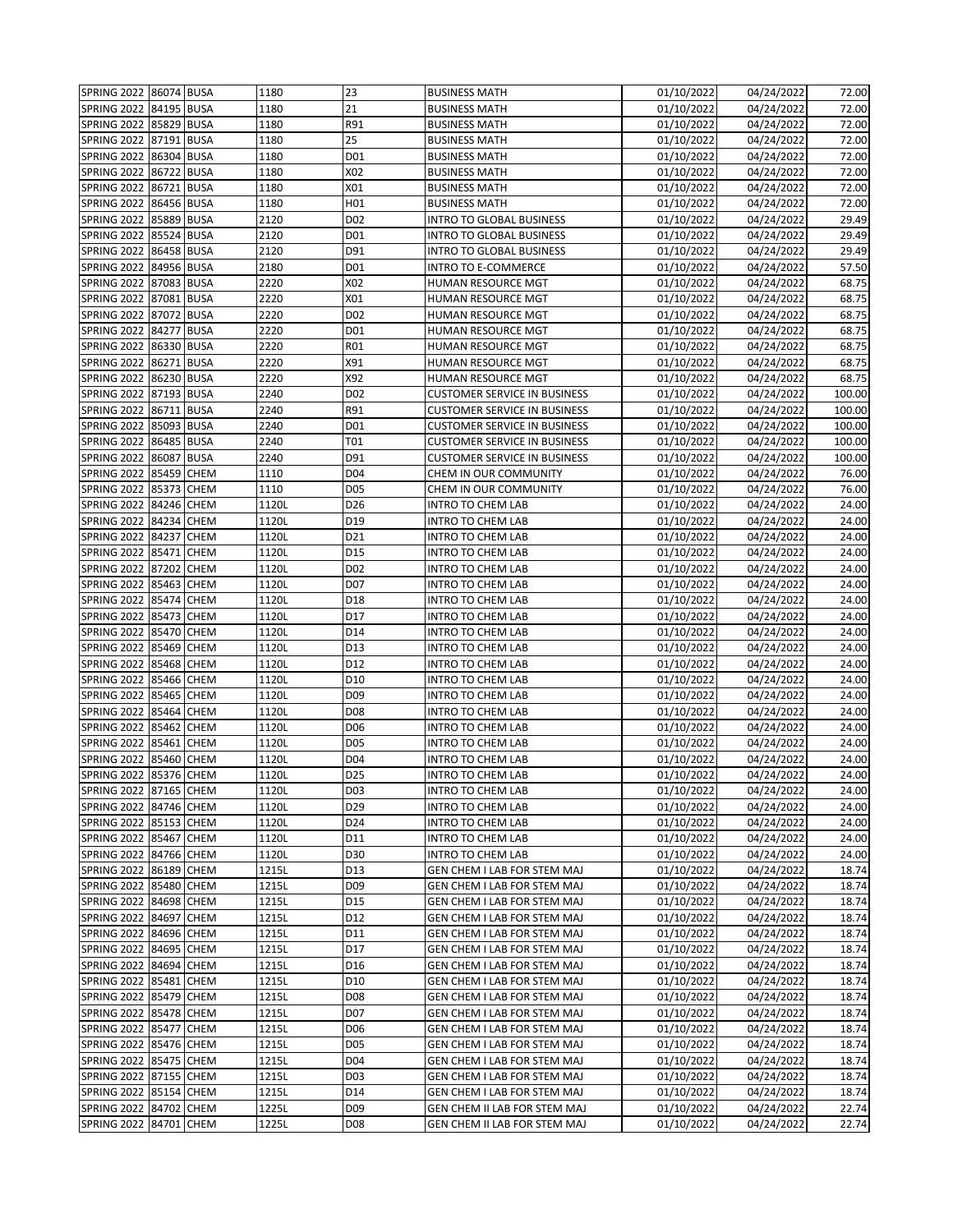| SPRING 2022   85664   CHEM |            |             | 1225L | D10              | GEN CHEM II LAB FOR STEM MAJ          | 01/10/2022 | 04/24/2022 | 22.74  |
|----------------------------|------------|-------------|-------|------------------|---------------------------------------|------------|------------|--------|
| <b>SPRING 2022</b>         | 85485 CHEM |             | 1225L | D07              | GEN CHEM II LAB FOR STEM MAJ          | 01/10/2022 | 04/24/2022 | 22.74  |
| <b>SPRING 2022</b>         | 85484 CHEM |             | 1225L | D <sub>06</sub>  | GEN CHEM II LAB FOR STEM MAJ          | 01/10/2022 | 04/24/2022 | 22.74  |
| <b>SPRING 2022</b>         | 85483 CHEM |             | 1225L | D05              | GEN CHEM II LAB FOR STEM MAJ          | 01/10/2022 | 04/24/2022 | 22.74  |
| SPRING 2022                | 85482 CHEM |             | 1225L | D <sub>04</sub>  | GEN CHEM II LAB FOR STEM MAJ          | 01/10/2022 | 04/24/2022 | 22.74  |
| SPRING 2022                | 85609      | <b>CJUS</b> | 1110  | D <sub>0</sub> 2 | <b>INTRO TO CRIMINAL JUSTICE</b>      | 01/10/2022 | 04/24/2022 | 80.00  |
| <b>SPRING 2022</b>         | 85592 CJUS |             | 1110  | D <sub>03</sub>  | <b>INTRO TO CRIMINAL JUSTICE</b>      | 01/10/2022 | 04/24/2022 | 80.00  |
| SPRING 2022                | 85055 CJUS |             | 1110  | D01              | INTRO TO CRIMINAL JUSTICE             | 01/10/2022 | 04/24/2022 | 80.00  |
| <b>SPRING 2022</b>         | 85594 CJUS |             | 1120  | D03              | CRIMINAL LAW                          | 01/10/2022 | 04/24/2022 | 75.00  |
| <b>SPRING 2022</b>         | 84314      | <b>CJUS</b> | 1120  | D02              | CRIMINAL LAW                          | 01/10/2022 | 04/24/2022 | 75.00  |
| <b>SPRING 2022</b>         | 86873 CJUS |             | 1120  | 301              | CRIMINAL LAW                          | 01/10/2022 | 04/24/2022 | 75.00  |
| <b>SPRING 2022</b>         | 85217 CJUS |             | 1120  | D01              | CRIMINAL LAW                          | 01/10/2022 | 04/24/2022 | 75.00  |
| <b>SPRING 2022</b>         | 86069 CJUS |             | 2120  | D01              | <b>CRIMINAL COURTS &amp; PROCEDUR</b> | 01/10/2022 | 04/24/2022 | 75.00  |
| <b>SPRING 2022</b>         | 86079 ENTR |             | 2110  | R01              | SMALL BUSINESS MANAGEMENT             | 01/10/2022 | 04/24/2022 | 73.50  |
| <b>SPRING 2022</b>         | 86307 EXSC |             | 2120  | R01              | STRUCTURAL KINESIOLOGY                | 01/10/2022 | 04/24/2022 | 64.00  |
| SPRING 2022                | 85957      | <b>FREN</b> | 1110  | D <sub>02</sub>  | <b>FRENCH I</b>                       | 01/10/2022 | 04/24/2022 | 125.00 |
| <b>SPRING 2022</b>         | 85961 FREN |             | 1110  | D04              | <b>FRENCH I</b>                       | 01/10/2022 | 04/24/2022 | 125.00 |
| <b>SPRING 2022</b>         | 85958 FREN |             | 1110  | D03              | FRENCH I                              | 01/10/2022 | 04/24/2022 | 125.00 |
| <b>SPRING 2022</b>         | 85956 FREN |             | 1110  | D05              | FRENCH I                              | 01/10/2022 | 04/24/2022 | 125.00 |
| <b>SPRING 2022</b>         | 85955 FREN |             | 1110  | D01              | FRENCH I                              | 01/10/2022 | 04/24/2022 | 125.00 |
| SPRING 2022                | 85959 FREN |             | 1120  | D02              | FRENCH II                             | 01/10/2022 | 04/24/2022 | 125.00 |
| <b>SPRING 2022</b>         | 86924 FREN |             | 1120  | H <sub>01</sub>  | <b>FRENCH II</b>                      | 01/10/2022 | 04/24/2022 | 125.00 |
| <b>SPRING 2022</b>         | 85600 FYEX |             | 1110  | H <sub>0</sub> 7 | FIRST YEAR SEMINAR                    | 01/10/2022 | 04/24/2022 | 42.25  |
| <b>SPRING 2022</b>         | 84712 FYEX |             | 1110  | D04              | FIRST YEAR SEMINAR                    | 01/10/2022 | 04/24/2022 | 42.25  |
| <b>SPRING 2022</b>         | 84711 FYEX |             | 1110  | D <sub>03</sub>  | FIRST YEAR SEMINAR                    | 01/10/2022 | 04/24/2022 | 42.25  |
| <b>SPRING 2022</b>         | 84756 FYEX |             | 1110  | D <sub>0</sub> 2 | <b>FIRST YEAR SEMINAR</b>             | 01/10/2022 | 04/24/2022 | 42.25  |
| <b>SPRING 2022</b>         | 85603 FYEX |             | 1110  | H51              | <b>FIRST YEAR SEMINAR</b>             | 01/10/2022 | 04/24/2022 | 42.25  |
| SPRING 2022                | 85602 FYEX |             | 1110  | H <sub>09</sub>  | <b>FIRST YEAR SEMINAR</b>             | 01/10/2022 | 04/24/2022 | 42.25  |
| SPRING 2022                | 85599 FYEX |             | 1110  | H06              | FIRST YEAR SEMINAR                    | 01/10/2022 | 04/24/2022 | 42.25  |
| <b>SPRING 2022</b>         | 85593 FYEX |             | 1110  | H01              | FIRST YEAR SEMINAR                    | 01/10/2022 | 04/24/2022 | 42.25  |
| SPRING 2022                | 85571 FYEX |             | 1110  | D06              | FIRST YEAR SEMINAR                    | 01/10/2022 | 04/24/2022 | 42.25  |
| <b>SPRING 2022</b>         | 85570 FYEX |             | 1110  | D <sub>09</sub>  | FIRST YEAR SEMINAR                    | 01/10/2022 | 04/24/2022 | 42.25  |
| <b>SPRING 2022</b>         | 86126 HIST |             | 1110  | D11              | UNITED STATES HISTORY I               | 01/10/2022 | 04/24/2022 | 29.50  |
| <b>SPRING 2022</b>         | 85509 HIST |             | 1110  | D10              | UNITED STATES HISTORY I               | 01/10/2022 | 04/24/2022 | 29.50  |
| <b>SPRING 2022</b>         | 84591 HIST |             | 1110  | D <sub>05</sub>  | UNITED STATES HISTORY I               | 01/10/2022 | 04/24/2022 | 29.50  |
| SPRING 2022                | 84590      | <b>HIST</b> | 1110  | D04              | UNITED STATES HISTORY I               | 01/10/2022 | 04/24/2022 | 29.50  |
| <b>SPRING 2022</b>         | 84456 HIST |             | 1110  | D03              | UNITED STATES HISTORY I               | 01/10/2022 | 04/24/2022 | 29.50  |
| SPRING 2022                | 84455 HIST |             | 1110  | D07              | UNITED STATES HISTORY I               | 01/10/2022 | 04/24/2022 | 29.50  |
| <b>SPRING 2022</b>         | 84453 HIST |             | 1110  | D <sub>02</sub>  | UNITED STATES HISTORY I               | 01/10/2022 | 04/24/2022 | 29.50  |
| <b>SPRING 2022</b>         | 84452 HIST |             | 1110  | D01              | UNITED STATES HISTORY I               | 01/10/2022 | 04/24/2022 | 29.50  |
| SPRING 2022                | 85181      | <b>HIST</b> | 1110  | D09              | UNITED STATES HISTORY I               | 01/10/2022 | 04/24/2022 | 29.50  |
| <b>SPRING 2022</b>         | 84029 MATH |             | 1110  | D07              | <b>MATH FOR TEACHERS I</b>            | 01/10/2022 | 04/24/2022 | 68.75  |
| <b>SPRING 2022</b>         | 85657 MATH |             | 1110  | SD <sub>1</sub>  | <b>MATH FOR TEACHERS I</b>            | 01/10/2022 | 04/24/2022 | 68.75  |
| SPRING 2022 84028 MATH     |            |             | 1110  | D <sub>06</sub>  | <b>MATH FOR TEACHERS I</b>            | 01/10/2022 | 04/24/2022 | 68.75  |
| SPRING 2022 84027 MATH     |            |             | 1110  | T01              | <b>MATH FOR TEACHERS I</b>            | 01/10/2022 | 04/24/2022 | 68.75  |
| SPRING 2022 86756 MATH     |            |             | 1110  | D04              | <b>MATH FOR TEACHERS I</b>            | 01/10/2022 | 04/24/2022 | 68.75  |
| SPRING 2022   86546   MATH |            |             | 1110  | D08              | <b>MATH FOR TEACHERS I</b>            | 01/10/2022 | 04/24/2022 | 68.75  |
| SPRING 2022 84797 MATH     |            |             | 1110  | D05              | <b>MATH FOR TEACHERS I</b>            | 01/10/2022 | 04/24/2022 | 68.75  |
| SPRING 2022 86035 MATH     |            |             | 1111  | D28              | PROB SOLV FORMULAS, MEASUREME         | 01/10/2022 | 04/24/2022 | 60.00  |
| <b>SPRING 2022</b>         | 86024 MATH |             | 1111  | D24              | PROB SOLV FORMULAS, MEASUREME         | 01/10/2022 | 04/24/2022 | 60.00  |
| <b>SPRING 2022</b>         | 86021 MATH |             | 1111  | D23              | PROB SOLV FORMULAS, MEASUREME         | 01/10/2022 | 04/24/2022 | 60.00  |
| <b>SPRING 2022</b>         | 86011 MATH |             | 1111  | D <sub>09</sub>  | PROB SOLV FORMULAS, MEASUREME         | 01/10/2022 | 04/24/2022 | 60.00  |
| <b>SPRING 2022</b>         | 86003 MATH |             | 1111  | D25              | PROB SOLV FORMULAS, MEASUREME         | 01/10/2022 | 04/24/2022 | 60.00  |
| SPRING 2022 86000 MATH     |            |             | 1111  | D11              | PROB SOLV FORMULAS, MEASUREME         | 01/10/2022 | 04/24/2022 | 60.00  |
| <b>SPRING 2022</b>         | 85993 MATH |             | 1111  | D19              | PROB SOLV FORMULAS, MEASUREME         | 01/10/2022 | 04/24/2022 | 60.00  |
| <b>SPRING 2022</b>         | 85991 MATH |             | 1111  | D08              | PROB SOLV FORMULAS, MEASUREME         | 01/10/2022 | 04/24/2022 | 60.00  |
| <b>SPRING 2022</b>         | 85989 MATH |             | 1111  | D07              | PROB SOLV FORMULAS, MEASUREME         | 01/10/2022 | 04/24/2022 | 60.00  |
| <b>SPRING 2022</b>         | 85987 MATH |             | 1111  | D16              | PROB SOLV FORMULAS, MEASUREME         | 01/10/2022 | 04/24/2022 | 60.00  |
| <b>SPRING 2022</b>         | 85985 MATH |             | 1111  | D06              | PROB SOLV FORMULAS, MEASUREME         | 01/10/2022 | 04/24/2022 | 60.00  |
| <b>SPRING 2022</b>         | 85981 MATH |             | 1111  | D01              | PROB SOLV FORMULAS, MEASUREME         | 01/10/2022 | 04/24/2022 | 60.00  |
| <b>SPRING 2022</b>         | 86014 MATH |             | 1111  | D10              | PROB SOLV FORMULAS, MEASUREME         | 01/10/2022 | 04/24/2022 | 60.00  |
| <b>SPRING 2022</b>         | 86031 MATH |             | 1111  | D14              | PROB SOLV FORMULAS, MEASUREME         | 01/10/2022 | 04/24/2022 | 60.00  |
| <b>SPRING 2022</b>         | 86490 MATH |             | 1111  | D <sub>0</sub> 2 | PROB SOLV FORMULAS, MEASUREME         | 01/10/2022 | 04/24/2022 | 60.00  |
| SPRING 2022                | 86005 MATH |             | 1111  | D12              | PROB SOLV FORMULAS, MEASUREME         | 01/10/2022 | 04/24/2022 | 60.00  |
| <b>SPRING 2022</b>         | 85997 MATH |             | 1111  | D17              | PROB SOLV FORMULAS, MEASUREME         | 01/10/2022 | 04/24/2022 | 60.00  |
| <b>SPRING 2022</b>         | 86036 MATH |             | 1112  | D27              | PROB SOLV STATS & PROBABILITY         | 01/10/2022 | 04/24/2022 | 25.00  |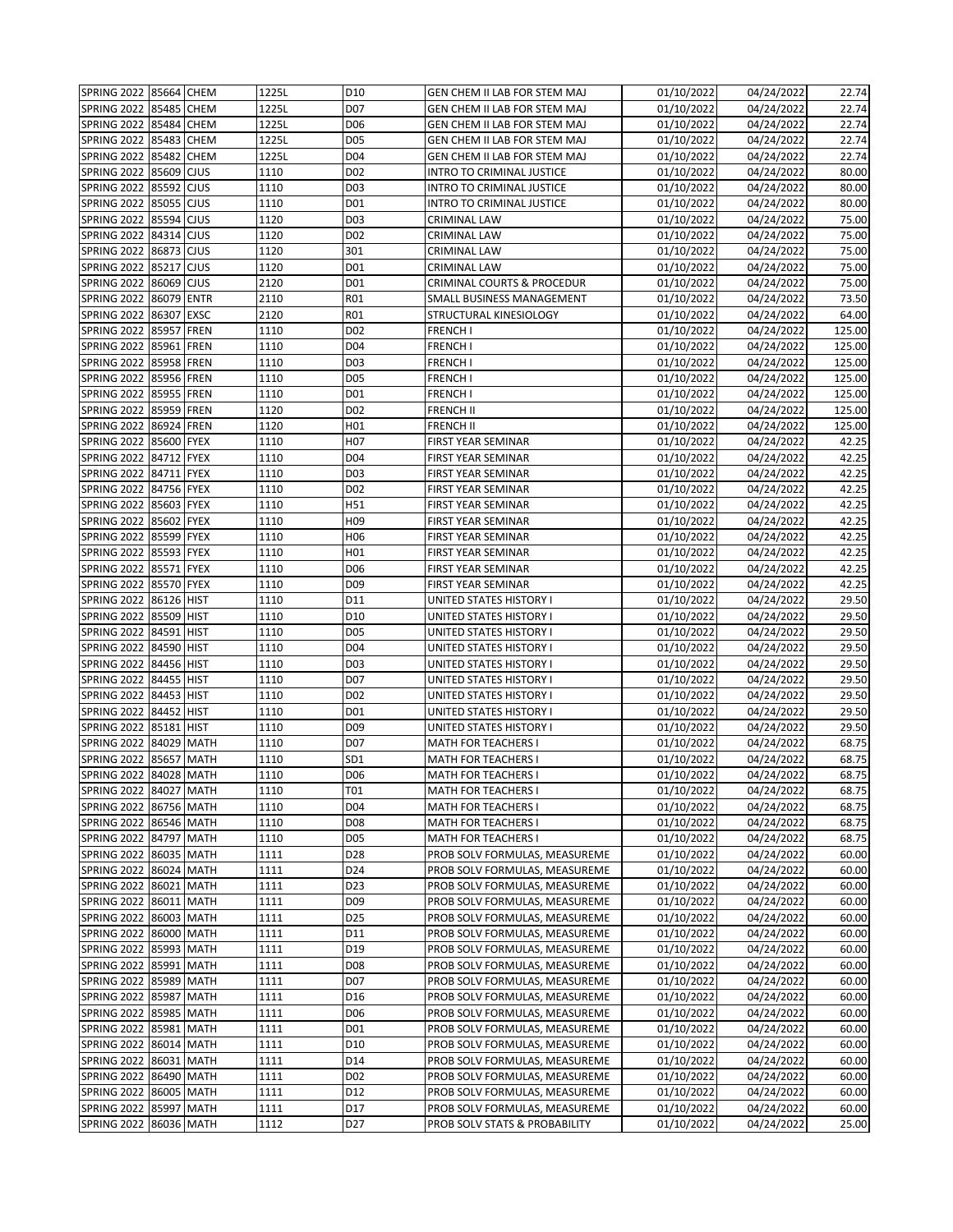| SPRING 2022 86032 MATH |            |             | 1112  | D12             | PROB SOLV STATS & PROBABILITY  | 01/10/2022 | 04/24/2022 | 25.00  |
|------------------------|------------|-------------|-------|-----------------|--------------------------------|------------|------------|--------|
| <b>SPRING 2022</b>     | 86026 MATH |             | 1112  | D01             | PROB SOLV STATS & PROBABILITY  | 01/10/2022 | 04/24/2022 | 25.00  |
| <b>SPRING 2022</b>     | 86017 MATH |             | 1112  | D <sub>20</sub> | PROB SOLV STATS & PROBABILITY  | 01/10/2022 | 04/24/2022 | 25.00  |
| <b>SPRING 2022</b>     | 86015 MATH |             | 1112  | D <sub>09</sub> | PROB SOLV STATS & PROBABILITY  | 01/10/2022 | 04/24/2022 | 25.00  |
| SPRING 2022            | 86012 MATH |             | 1112  | D <sub>08</sub> | PROB SOLV STATS & PROBABILITY  | 01/10/2022 | 04/24/2022 | 25.00  |
| SPRING 2022            | 86009 MATH |             | 1112  | D17             | PROB SOLV STATS & PROBABILITY  | 01/10/2022 | 04/24/2022 | 25.00  |
| <b>SPRING 2022</b>     | 86006 MATH |             | 1112  | D16             | PROB SOLV STATS & PROBABILITY  | 01/10/2022 | 04/24/2022 | 25.00  |
| SPRING 2022            | 85998 MATH |             | 1112  | D15             | PROB SOLV STATS & PROBABILITY  | 01/10/2022 | 04/24/2022 | 25.00  |
| SPRING 2022            | 85996 MATH |             | 1112  | D19             | PROB SOLV STATS & PROBABILITY  | 01/10/2022 | 04/24/2022 | 25.00  |
| <b>SPRING 2022</b>     | 85992 MATH |             | 1112  | D07             | PROB SOLV STATS & PROBABILITY  | 01/10/2022 | 04/24/2022 | 25.00  |
| SPRING 2022            | 85990      |             |       |                 |                                |            | 04/24/2022 | 25.00  |
|                        | 85988 MATH | <b>MATH</b> | 1112  | D06             | PROB SOLV STATS & PROBABILITY  | 01/10/2022 |            |        |
| SPRING 2022            |            |             | 1112  | D14             | PROB SOLV STATS & PROBABILITY  | 01/10/2022 | 04/24/2022 | 25.00  |
| SPRING 2022            | 85986 MATH |             | 1112  | D05             | PROB SOLV STATS & PROBABILITY  | 01/10/2022 | 04/24/2022 | 25.00  |
| <b>SPRING 2022</b>     | 85983 MATH |             | 1112  | D13             | PROB SOLV STATS & PROBABILITY  | 01/10/2022 | 04/24/2022 | 25.00  |
| SPRING 2022            | 86029 MATH |             | 1112  | D11             | PROB SOLV STATS & PROBABILITY  | 01/10/2022 | 04/24/2022 | 25.00  |
| SPRING 2022            | 86034 MATH |             | 1113  | D16             | PROB SOLV WITH GEOMETRY & TRIG | 01/10/2022 | 04/24/2022 | 25.00  |
| <b>SPRING 2022</b>     | 86033 MATH |             | 1113  | D07             | PROB SOLV WITH GEOMETRY & TRIG | 01/10/2022 | 04/24/2022 | 25.00  |
| SPRING 2022            | 86030 MATH |             | 1113  | D06             | PROB SOLV WITH GEOMETRY & TRIG | 01/10/2022 | 04/24/2022 | 25.00  |
| SPRING 2022            | 86027      | <b>MATH</b> | 1113  | D15             | PROB SOLV WITH GEOMETRY & TRIG | 01/10/2022 | 04/24/2022 | 25.00  |
| <b>SPRING 2022</b>     | 86025 MATH |             | 1113  | D14             | PROB SOLV WITH GEOMETRY & TRIG | 01/10/2022 | 04/24/2022 | 25.00  |
| SPRING 2022            | 86023 MATH |             | 1113  | D13             | PROB SOLV WITH GEOMETRY & TRIG | 01/10/2022 | 04/24/2022 | 25.00  |
| SPRING 2022            | 86018 MATH |             | 1113  | D12             | PROB SOLV WITH GEOMETRY & TRIG | 01/10/2022 | 04/24/2022 | 25.00  |
| SPRING 2022            | 86013 MATH |             | 1113  | D04             | PROB SOLV WITH GEOMETRY & TRIG | 01/10/2022 | 04/24/2022 | 25.00  |
| <b>SPRING 2022</b>     | 86010 MATH |             | 1113  | D11             | PROB SOLV WITH GEOMETRY & TRIG | 01/10/2022 | 04/24/2022 | 25.00  |
| SPRING 2022            | 86007 MATH |             | 1113  | D10             | PROB SOLV WITH GEOMETRY & TRIG | 01/10/2022 | 04/24/2022 | 25.00  |
| SPRING 2022            | 86002 MATH |             | 1113  | D <sub>05</sub> | PROB SOLV WITH GEOMETRY & TRIG | 01/10/2022 | 04/24/2022 | 25.00  |
| <b>SPRING 2022</b>     | 85999 MATH |             | 1113  | D <sub>09</sub> | PROB SOLV WITH GEOMETRY & TRIG | 01/10/2022 | 04/24/2022 | 25.00  |
| <b>SPRING 2022</b>     | 85984 MATH |             | 1113  | D <sub>08</sub> | PROB SOLV WITH GEOMETRY & TRIG | 01/10/2022 | 04/24/2022 | 25.00  |
| SPRING 2022            | 86200 MATH |             | 1130  | D <sub>09</sub> | <b>SURVEY OF MATHEMATICS</b>   | 01/10/2022 | 04/24/2022 | 107.00 |
| <b>SPRING 2022</b>     | 84048 MATH |             | 1130  | D <sub>06</sub> | <b>SURVEY OF MATHEMATICS</b>   | 01/10/2022 | 04/24/2022 | 107.00 |
| <b>SPRING 2022</b>     | 84830      | <b>MATH</b> | 1130  | D05             | <b>SURVEY OF MATHEMATICS</b>   | 01/10/2022 | 04/24/2022 | 107.00 |
| <b>SPRING 2022</b>     | 87185 MATH |             | 1130  | D14             | <b>SURVEY OF MATHEMATICS</b>   | 01/10/2022 | 04/24/2022 | 107.00 |
| SPRING 2022            | 84705 MATH |             | 1130  | D10             | <b>SURVEY OF MATHEMATICS</b>   | 01/10/2022 | 04/24/2022 | 107.00 |
| <b>SPRING 2022</b>     | 87136 MATH |             | 1130  | D12             | SURVEY OF MATHEMATICS          | 01/10/2022 | 04/24/2022 | 107.00 |
| SPRING 2022            | 87159 MATH |             | 1130  | D13             | <b>SURVEY OF MATHEMATICS</b>   | 01/10/2022 | 04/24/2022 | 107.00 |
| SPRING 2022            | 87133 MATH |             | 1130  | D11             | <b>SURVEY OF MATHEMATICS</b>   | 01/10/2022 | 04/24/2022 | 107.00 |
| <b>SPRING 2022</b>     | 84286 MATH |             | 1130  | D04             | <b>SURVEY OF MATHEMATICS</b>   | 01/10/2022 | 04/24/2022 | 107.00 |
| SPRING 2022            | 86413 MATH |             | 1130  | D08             | <b>SURVEY OF MATHEMATICS</b>   | 01/10/2022 | 04/24/2022 | 107.00 |
| <b>SPRING 2022</b>     | 86412 MATH |             | 1130  | D07             | <b>SURVEY OF MATHEMATICS</b>   | 01/10/2022 | 04/24/2022 | 107.00 |
| <b>SPRING 2022</b>     | 86216 MATH |             | 1215  | D23             | INTERMEDIATE ALGEBRA           | 01/10/2022 | 04/24/2022 | 75.00  |
| SPRING 2022            | 86201 MATH |             | 1215  | D24             | INTERMEDIATE ALGEBRA           | 01/10/2022 | 04/24/2022 | 75.00  |
| <b>SPRING 2022</b>     | 84034 MATH |             | 1215  | D05             | <b>INTERMEDIATE ALGEBRA</b>    | 01/10/2022 | 04/24/2022 | 75.00  |
| <b>SPRING 2022</b>     | 84765 MATH |             | 1215  | D12             | INTERMEDIATE ALGEBRA           | 01/10/2022 | 04/24/2022 | 75.00  |
| SPRING 2022 84704 MATH |            |             | 1215  | D16             | <b>INTERMEDIATE ALGEBRA</b>    | 01/10/2022 | 04/24/2022 | 75.00  |
| SPRING 2022 84703 MATH |            |             | 1215  | D15             | <b>INTERMEDIATE ALGEBRA</b>    | 01/10/2022 | 04/24/2022 | 75.00  |
| SPRING 2022 84683 MATH |            |             | 1215  | D06             | <b>INTERMEDIATE ALGEBRA</b>    | 01/10/2022 | 04/24/2022 | 75.00  |
| SPRING 2022 84033 MATH |            |             | 1215  | D08             | INTERMEDIATE ALGEBRA           | 01/10/2022 | 04/24/2022 | 75.00  |
| SPRING 2022 85311 MATH |            |             | 1215  | D20             | <b>INTERMEDIATE ALGEBRA</b>    | 01/10/2022 | 04/24/2022 | 75.00  |
| SPRING 2022 85490 MATH |            |             | 1215  | D10             | INTERMEDIATE ALGEBRA           | 01/10/2022 | 04/24/2022 | 75.00  |
| <b>SPRING 2022</b>     | 84031 MATH |             | 1215  | D <sub>26</sub> | INTERMEDIATE ALGEBRA           | 01/10/2022 | 04/24/2022 | 75.00  |
| <b>SPRING 2022</b>     | 84030 MATH |             | 1215  | D09             | INTERMEDIATE ALGEBRA           | 01/10/2022 | 04/24/2022 | 75.00  |
| <b>SPRING 2022</b>     | 84285 MATH |             | 1215  | D19             | INTERMEDIATE ALGEBRA           | 01/10/2022 | 04/24/2022 | 75.00  |
| <b>SPRING 2022</b>     | 84284 MATH |             | 1215  | D18             | <b>INTERMEDIATE ALGEBRA</b>    | 01/10/2022 | 04/24/2022 | 75.00  |
| SPRING 2022 84283 MATH |            |             | 1215  | D01             | INTERMEDIATE ALGEBRA           | 01/10/2022 | 04/24/2022 | 75.00  |
| <b>SPRING 2022</b>     | 84038 MATH |             | 1215  | D29             | INTERMEDIATE ALGEBRA           | 01/10/2022 | 04/24/2022 | 75.00  |
| <b>SPRING 2022</b>     | 84952 MATH |             | 1215  | D25             | INTERMEDIATE ALGEBRA           | 01/10/2022 | 04/24/2022 | 75.00  |
| <b>SPRING 2022</b>     | 86550 MATH |             | 1215P | T01             | INTERMEDIATE ALGEBRA PLUS      | 01/10/2022 | 04/24/2022 | 75.00  |
| <b>SPRING 2022</b>     | 86549 MATH |             | 1215P | D07             | INTERMEDIATE ALGEBRA PLUS      | 01/10/2022 | 04/24/2022 | 75.00  |
| <b>SPRING 2022</b>     | 86548 MATH |             | 1215P | D05             | INTERMEDIATE ALGEBRA PLUS      | 01/10/2022 | 04/24/2022 | 75.00  |
| <b>SPRING 2022</b>     | 86547 MATH |             | 1215P | T02             | INTERMEDIATE ALGEBRA PLUS      | 01/10/2022 | 04/24/2022 | 75.00  |
| <b>SPRING 2022</b>     | 86203 MATH |             | 1220  | D23             | COLLEGE ALGEBRA                | 01/10/2022 | 04/24/2022 | 81.25  |
| <b>SPRING 2022</b>     | 85389 MATH |             | 1220  | D15             | <b>COLLEGE ALGEBRA</b>         | 01/10/2022 | 04/24/2022 | 81.25  |
| <b>SPRING 2022</b>     | 84047 MATH |             | 1220  | D16             | COLLEGE ALGEBRA                | 01/10/2022 | 04/24/2022 | 81.25  |
| SPRING 2022 85980 MATH |            |             | 1220  | R01             | COLLEGE ALGEBRA                | 01/10/2022 | 04/24/2022 | 81.25  |
| <b>SPRING 2022</b>     | 85978 MATH |             | 1220  | D12             | COLLEGE ALGEBRA                | 01/10/2022 | 04/24/2022 | 81.25  |
| <b>SPRING 2022</b>     | 84045 MATH |             | 1220  | D29             | COLLEGE ALGEBRA                | 01/10/2022 | 04/24/2022 | 81.25  |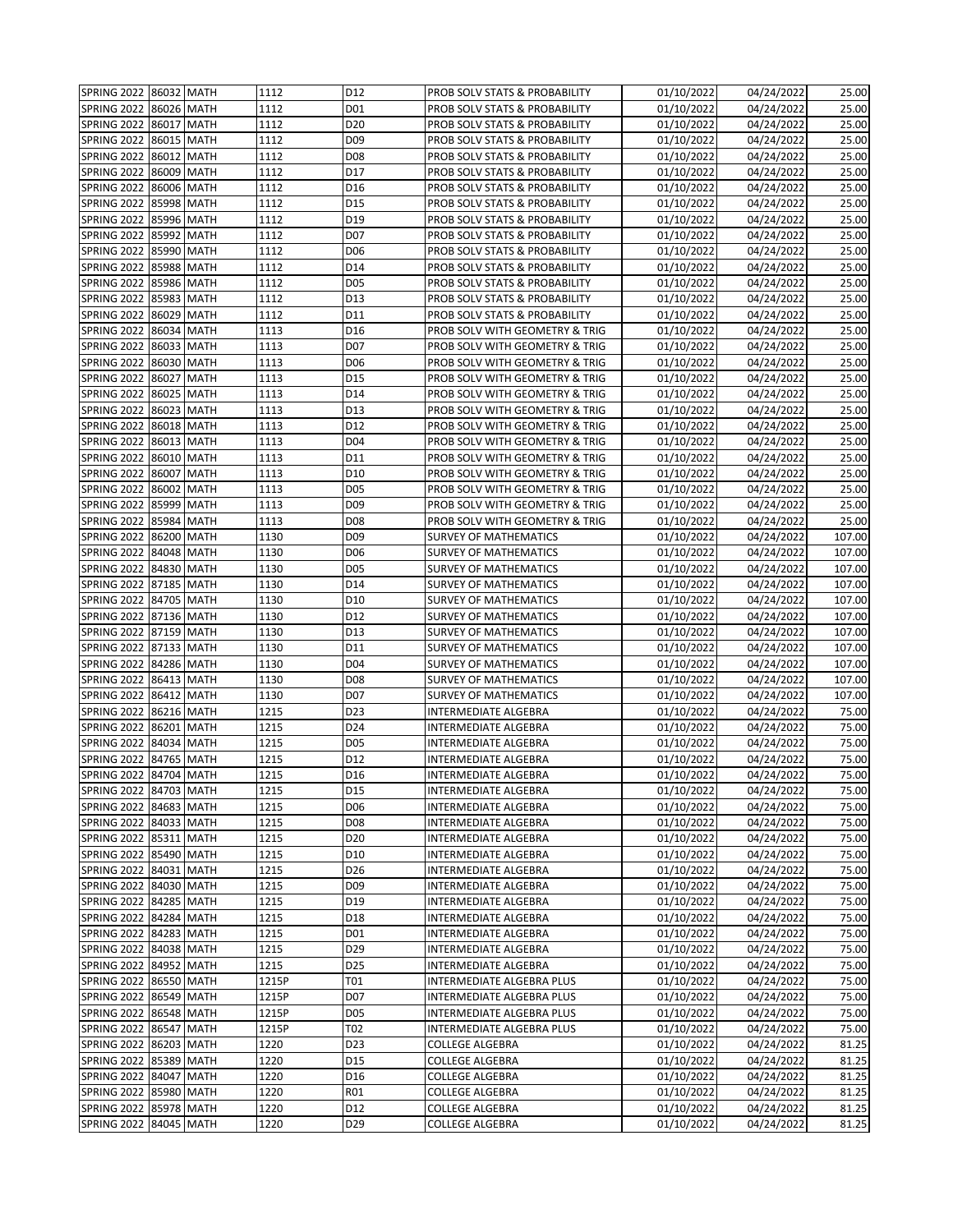| SPRING 2022 85846 MATH |            |             | 1220  | D <sub>20</sub>  | <b>COLLEGE ALGEBRA</b>            | 01/10/2022 | 04/24/2022 | 81.25 |
|------------------------|------------|-------------|-------|------------------|-----------------------------------|------------|------------|-------|
| <b>SPRING 2022</b>     | 84043 MATH |             | 1220  | D14              | <b>COLLEGE ALGEBRA</b>            | 01/10/2022 | 04/24/2022 | 81.25 |
| <b>SPRING 2022</b>     | 84664 MATH |             | 1220  | D01              | COLLEGE ALGEBRA                   | 01/10/2022 | 04/24/2022 | 81.25 |
| <b>SPRING 2022</b>     | 84039 MATH |             | 1220  | D05              | COLLEGE ALGEBRA                   | 01/10/2022 | 04/24/2022 | 81.25 |
| SPRING 2022            | 85494 MATH |             | 1220  | D34              | COLLEGE ALGEBRA                   | 01/10/2022 | 04/24/2022 | 81.25 |
| SPRING 2022            | 85493 MATH |             | 1220  | D18              | <b>COLLEGE ALGEBRA</b>            | 01/10/2022 | 04/24/2022 | 81.25 |
| <b>SPRING 2022</b>     | 85492 MATH |             | 1220  | D <sub>06</sub>  | <b>COLLEGE ALGEBRA</b>            | 01/10/2022 | 04/24/2022 | 81.25 |
| SPRING 2022            | 84041      | <b>MATH</b> | 1220  | D08              | COLLEGE ALGEBRA                   | 01/10/2022 | 04/24/2022 | 81.25 |
| SPRING 2022            | 84040 MATH |             | 1220  | D27              | <b>COLLEGE ALGEBRA</b>            | 01/10/2022 | 04/24/2022 | 81.25 |
| SPRING 2022            | 85391      | <b>MATH</b> | 1220  | D33              | COLLEGE ALGEBRA                   | 01/10/2022 | 04/24/2022 | 81.25 |
|                        | 85388      |             | 1220  | D28              | <b>COLLEGE ALGEBRA</b>            |            | 04/24/2022 | 81.25 |
| SPRING 2022            | 86991 MATH | <b>MATH</b> |       |                  |                                   | 01/10/2022 |            | 81.25 |
| SPRING 2022            |            |             | 1220  | H <sub>05</sub>  | <b>COLLEGE ALGEBRA</b>            | 01/10/2022 | 04/24/2022 |       |
| SPRING 2022            | 86990      | <b>MATH</b> | 1220  | H <sub>04</sub>  | COLLEGE ALGEBRA                   | 01/10/2022 | 04/24/2022 | 81.25 |
| <b>SPRING 2022</b>     | 86989 MATH |             | 1220  | H <sub>0</sub> 3 | COLLEGE ALGEBRA                   | 01/10/2022 | 04/24/2022 | 81.25 |
| SPRING 2022            | 86962 MATH |             | 1220  | H <sub>02</sub>  | COLLEGE ALGEBRA                   | 01/10/2022 | 04/24/2022 | 81.25 |
| SPRING 2022            | 86447      | <b>MATH</b> | 1220  | D22              | <b>COLLEGE ALGEBRA</b>            | 01/10/2022 | 04/24/2022 | 81.25 |
| <b>SPRING 2022</b>     | 86446 MATH |             | 1220  | D21              | <b>COLLEGE ALGEBRA</b>            | 01/10/2022 | 04/24/2022 | 81.25 |
| SPRING 2022            | 86374 MATH |             | 1220  | D17              | COLLEGE ALGEBRA                   | 01/10/2022 | 04/24/2022 | 81.25 |
| <b>SPRING 2022</b>     | 86371      | <b>MATH</b> | 1220  | D07              | <b>COLLEGE ALGEBRA</b>            | 01/10/2022 | 04/24/2022 | 81.25 |
| SPRING 2022            | 86554      | <b>MATH</b> | 1220P | D <sub>06</sub>  | COLLEGE ALGEBRA PLUS              | 01/10/2022 | 04/24/2022 | 81.25 |
| SPRING 2022            | 86552      | <b>MATH</b> | 1220P | D05              | COLLEGE ALGEBRA PLUS              | 01/10/2022 | 04/24/2022 | 81.25 |
| SPRING 2022            | 86551 MATH |             | 1220P | D04              | <b>COLLEGE ALGEBRA PLUS</b>       | 01/10/2022 | 04/24/2022 | 81.25 |
| SPRING 2022            | 86553 MATH |             | 1220P | D07              | COLLEGE ALGEBRA PLUS              | 01/10/2022 | 04/24/2022 | 81.25 |
| <b>SPRING 2022</b>     | 84061 MATH |             | 1230  | D07              | TRIGONOMETRY                      | 01/10/2022 | 04/24/2022 | 40.75 |
| <b>SPRING 2022</b>     | 84060 MATH |             | 1230  | D04              | TRIGONOMETRY                      | 01/10/2022 | 04/24/2022 | 40.75 |
| SPRING 2022            | 85486 MATH |             | 1230  | D06              | TRIGONOMETRY                      | 01/10/2022 | 04/24/2022 | 40.75 |
| SPRING 2022            | 84063 MATH |             | 1240  | D07              | PRE-CALCULUS                      | 01/10/2022 | 04/24/2022 | 40.75 |
| SPRING 2022            | 84062 MATH |             | 1240  | D04              | PRE-CALCULUS                      | 01/10/2022 | 04/24/2022 | 40.75 |
| SPRING 2022            | 85487      | <b>MATH</b> | 1240  | D06              | PRE-CALCULUS                      | 01/10/2022 | 04/24/2022 | 40.75 |
| <b>SPRING 2022</b>     | 85394      | <b>MATH</b> | 1240  | D05              | PRE-CALCULUS                      | 01/10/2022 | 04/24/2022 | 40.75 |
| SPRING 2022            | 86191 MATH |             | 1250  | D04              | TRIGONOMETRY & PRE-CALCULUS       | 01/10/2022 | 04/24/2022 | 81.25 |
| SPRING 2022            | 85851 MATH |             | 1250  | D06              | TRIGONOMETRY & PRE-CALCULUS       | 01/10/2022 | 04/24/2022 | 81.25 |
| SPRING 2022            | 85850      | <b>MATH</b> | 1250  | D05              | TRIGONOMETRY & PRE-CALCULUS       | 01/10/2022 | 04/24/2022 | 81.25 |
| <b>SPRING 2022</b>     | 85802 MATH |             | 1250  | D07              | TRIGONOMETRY & PRE-CALCULUS       | 01/10/2022 | 04/24/2022 | 81.25 |
| <b>SPRING 2022</b>     | 87130 MATH |             | 1250  | D <sub>08</sub>  | TRIGONOMETRY & PRE-CALCULUS       | 01/10/2022 | 04/24/2022 | 81.25 |
| SPRING 2022            | 86199 MATH |             | 1350  | D36              | <b>INTRODUCTION TO STATISTICS</b> | 01/10/2022 | 04/24/2022 | 96.25 |
| <b>SPRING 2022</b>     | 86198 MATH |             | 1350  | D37              | <b>INTRODUCTION TO STATISTICS</b> | 01/10/2022 | 04/24/2022 | 96.25 |
| SPRING 2022            | 86193 MATH |             | 1350  | D24              | <b>INTRODUCTION TO STATISTICS</b> | 01/10/2022 | 04/24/2022 | 96.25 |
| SPRING 2022            | 84800 MATH |             | 1350  | D17              | <b>INTRODUCTION TO STATISTICS</b> | 01/10/2022 | 04/24/2022 | 96.25 |
| <b>SPRING 2022</b>     | 84799      | <b>MATH</b> | 1350  | D34              | <b>INTRODUCTION TO STATISTICS</b> | 01/10/2022 | 04/24/2022 | 96.25 |
| SPRING 2022            | 84752      | <b>MATH</b> | 1350  | D35              | <b>INTRODUCTION TO STATISTICS</b> | 01/10/2022 | 04/24/2022 | 96.25 |
| <b>SPRING 2022</b>     | 84751 MATH |             | 1350  | D16              | <b>INTRODUCTION TO STATISTICS</b> | 01/10/2022 | 04/24/2022 | 96.25 |
| <b>SPRING 2022</b>     | 84706 MATH |             | 1350  | D31              | <b>INTRODUCTION TO STATISTICS</b> | 01/10/2022 | 04/24/2022 | 96.25 |
| SPRING 2022 85855 MATH |            |             | 1350  | D12              | <b>INTRODUCTION TO STATISTICS</b> | 01/10/2022 | 04/24/2022 | 96.25 |
| SPRING 2022 84059 MATH |            |             | 1350  | D30              | <b>INTRODUCTION TO STATISTICS</b> | 01/10/2022 | 04/24/2022 | 96.25 |
| <b>SPRING 2022</b>     | 85848 MATH |             | 1350  | D <sub>20</sub>  | <b>INTRODUCTION TO STATISTICS</b> | 01/10/2022 | 04/24/2022 | 96.25 |
| <b>SPRING 2022</b>     | 85847 MATH |             | 1350  | D19              | <b>INTRODUCTION TO STATISTICS</b> | 01/10/2022 | 04/24/2022 | 96.25 |
| <b>SPRING 2022</b>     | 85668 MATH |             | 1350  | D22              | <b>INTRODUCTION TO STATISTICS</b> | 01/10/2022 | 04/24/2022 | 96.25 |
| <b>SPRING 2022</b>     | 85642 MATH |             | 1350  | D <sub>0</sub> 2 | <b>INTRODUCTION TO STATISTICS</b> | 01/10/2022 | 04/24/2022 | 96.25 |
| <b>SPRING 2022</b>     | 84058 MATH |             | 1350  | D15              | <b>INTRODUCTION TO STATISTICS</b> | 01/10/2022 | 04/24/2022 | 96.25 |
| SPRING 2022            | 85587 MATH |             | 1350  | D01              | INTRODUCTION TO STATISTICS        | 01/10/2022 | 04/24/2022 | 96.25 |
| SPRING 2022            | 84057 MATH |             | 1350  | D28              | <b>INTRODUCTION TO STATISTICS</b> | 01/10/2022 | 04/24/2022 | 96.25 |
| <b>SPRING 2022</b>     | 85489 MATH |             | 1350  | D14              | <b>INTRODUCTION TO STATISTICS</b> | 01/10/2022 | 04/24/2022 | 96.25 |
| <b>SPRING 2022</b>     | 85488 MATH |             | 1350  | D <sub>08</sub>  | <b>INTRODUCTION TO STATISTICS</b> | 01/10/2022 | 04/24/2022 | 96.25 |
| <b>SPRING 2022</b>     | 84055 MATH |             | 1350  | D13              | <b>INTRODUCTION TO STATISTICS</b> | 01/10/2022 | 04/24/2022 | 96.25 |
| <b>SPRING 2022</b>     | 84054 MATH |             | 1350  | D11              | <b>INTRODUCTION TO STATISTICS</b> | 01/10/2022 | 04/24/2022 | 96.25 |
| <b>SPRING 2022</b>     | 84053 MATH |             | 1350  | D23              | <b>INTRODUCTION TO STATISTICS</b> | 01/10/2022 | 04/24/2022 | 96.25 |
| <b>SPRING 2022</b>     | 87204 MATH |             | 1350  | D39              | <b>INTRODUCTION TO STATISTICS</b> | 01/10/2022 | 04/24/2022 | 96.25 |
| <b>SPRING 2022</b>     | 85393 MATH |             | 1350  | D29              | <b>INTRODUCTION TO STATISTICS</b> | 01/10/2022 | 04/24/2022 | 96.25 |
| <b>SPRING 2022</b>     | 85392 MATH |             | 1350  | D <sub>26</sub>  | <b>INTRODUCTION TO STATISTICS</b> | 01/10/2022 | 04/24/2022 | 96.25 |
| <b>SPRING 2022</b>     | 87184 MATH |             | 1350  | D38              | INTRODUCTION TO STATISTICS        | 01/10/2022 | 04/24/2022 | 96.25 |
| SPRING 2022            | 84052 MATH |             | 1350  | D10              | <b>INTRODUCTION TO STATISTICS</b> | 01/10/2022 | 04/24/2022 | 96.25 |
| <b>SPRING 2022</b>     | 87003 MATH |             | 1350  | CO1              | <b>INTRODUCTION TO STATISTICS</b> | 01/10/2022 | 04/24/2022 | 96.25 |
| SPRING 2022 85295 MATH |            |             | 1350  | D18              | INTRODUCTION TO STATISTICS        | 01/10/2022 | 04/24/2022 | 96.25 |
| SPRING 2022            | 86963 MATH |             | 1350  | H <sub>01</sub>  | <b>INTRODUCTION TO STATISTICS</b> | 01/10/2022 | 04/24/2022 | 96.25 |
| SPRING 2022            |            | 84051 MATH  | 1350  | D07              | <b>INTRODUCTION TO STATISTICS</b> | 01/10/2022 | 04/24/2022 | 96.25 |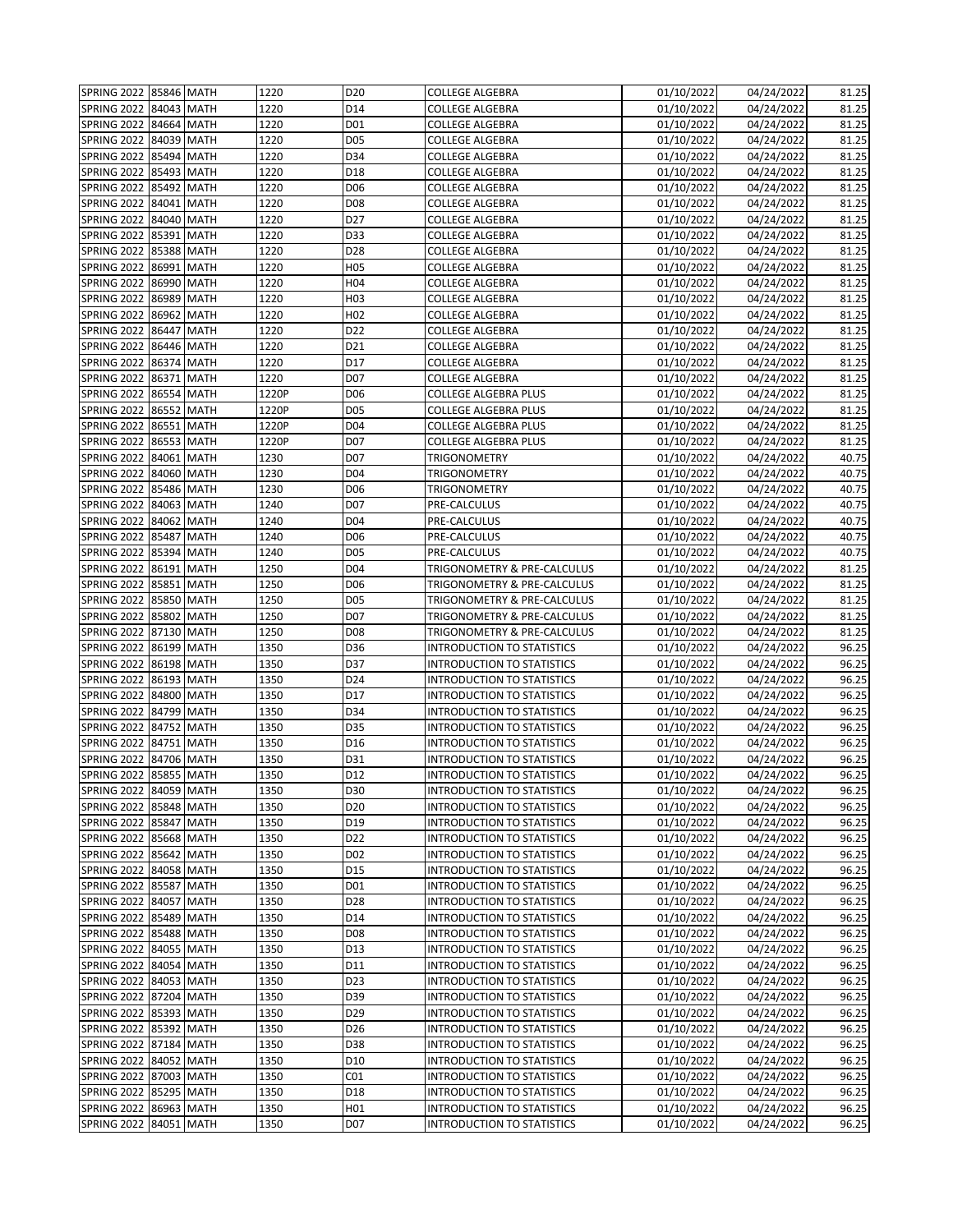| SPRING 2022 85233 MATH |            |             | 1350  | D25             | <b>INTRODUCTION TO STATISTICS</b> | 01/10/2022              | 04/24/2022 | 96.25  |
|------------------------|------------|-------------|-------|-----------------|-----------------------------------|-------------------------|------------|--------|
| SPRING 2022            | 85166 MATH |             | 1350  | D33             | <b>INTRODUCTION TO STATISTICS</b> | 01/10/2022              | 04/24/2022 | 96.25  |
| SPRING 2022            | 84050 MATH |             | 1350  | D06             | <b>INTRODUCTION TO STATISTICS</b> | 01/10/2022              | 04/24/2022 | 96.25  |
| <b>SPRING 2022</b>     | 84049 MATH |             | 1350  | D <sub>09</sub> | <b>INTRODUCTION TO STATISTICS</b> | 01/10/2022              | 04/24/2022 | 96.25  |
| SPRING 2022            | 86389      | <b>MATH</b> | 1350  | D21             | <b>INTRODUCTION TO STATISTICS</b> | 01/10/2022              | 04/24/2022 | 96.25  |
| SPRING 2022            | 87135 MATH |             | 1350P | D <sub>09</sub> | <b>INTRO TO STATISTICS PLUS</b>   | 01/10/2022              | 04/24/2022 | 96.25  |
| <b>SPRING 2022</b>     | 87109 MATH |             | 1350P | D <sub>08</sub> | <b>INTRO TO STATISTICS PLUS</b>   | 01/10/2022              | 04/24/2022 | 96.25  |
|                        |            |             | 1350P | D07             |                                   |                         |            | 96.25  |
| <b>SPRING 2022</b>     | 86558 MATH |             |       | T01             | INTRO TO STATISTICS PLUS          | 01/10/2022              | 04/24/2022 | 96.25  |
| SPRING 2022            | 86557 MATH |             | 1350P |                 | <b>INTRO TO STATISTICS PLUS</b>   | 01/10/2022              | 04/24/2022 |        |
| SPRING 2022            | 86556 MATH |             | 1350P | D05             | <b>INTRO TO STATISTICS PLUS</b>   | 01/10/2022              | 04/24/2022 | 96.25  |
| SPRING 2022            | 86555 MATH |             | 1350P | D <sub>04</sub> | <b>INTRO TO STATISTICS PLUS</b>   | 01/10/2022              | 04/24/2022 | 96.25  |
| <b>SPRING 2022</b>     | 84065 MATH |             | 1430  | D05             | APPLICATIONS OF CALCULUS I        | 01/10/2022              | 04/24/2022 | 104.00 |
| SPRING 2022            |            | 86192 MATH  | 1430  | D11             | APPLICATIONS OF CALCULUS I        | $\overline{01/10/2022}$ | 04/24/2022 | 104.00 |
| <b>SPRING 2022</b>     | 84064      | <b>MATH</b> | 1430  | D <sub>04</sub> | APPLICATIONS OF CALCULUS I        | 01/10/2022              | 04/24/2022 | 104.00 |
| SPRING 2022            | 84708 MATH |             | 1430  | D07             | APPLICATIONS OF CALCULUS I        | 01/10/2022              | 04/24/2022 | 104.00 |
| SPRING 2022            | 85849 MATH |             | 1430  | D10             | <b>APPLICATIONS OF CALCULUS I</b> | 01/10/2022              | 04/24/2022 | 104.00 |
| <b>SPRING 2022</b>     |            | 84070 MATH  | 1430  | D12             | APPLICATIONS OF CALCULUS I        | 01/10/2022              | 04/24/2022 | 104.00 |
| <b>SPRING 2022</b>     | 84068 MATH |             | 1430  | D <sub>09</sub> | APPLICATIONS OF CALCULUS I        | 01/10/2022              | 04/24/2022 | 104.00 |
| SPRING 2022            | 84067 MATH |             | 1430  | D <sub>08</sub> | APPLICATIONS OF CALCULUS I        | 01/10/2022              | 04/24/2022 | 104.00 |
| SPRING 2022            | 84066 MATH |             | 1430  | D <sub>06</sub> | <b>APPLICATIONS OF CALCULUS I</b> | 01/10/2022              | 04/24/2022 | 104.00 |
| SPRING 2022            | 84071      | <b>MATH</b> | 1440  | D <sub>04</sub> | APPLICATIONS OF CALCULUS II       | 01/10/2022              | 04/24/2022 | 16.50  |
| <b>SPRING 2022</b>     | 86204 MATH |             | 1510  | D07             | CALCULUS I                        | 01/10/2022              | 04/24/2022 | 68.75  |
| SPRING 2022            | 85575 MATH |             | 1510  | D <sub>09</sub> | CALCULUS I                        | 01/10/2022              | 04/24/2022 | 68.75  |
| SPRING 2022            | 84075 MATH |             | 1510  | D11             | CALCULUS I                        | 01/10/2022              | 04/24/2022 | 68.75  |
| SPRING 2022            | 84074 MATH |             | 1510  | D10             | CALCULUS I                        | 01/10/2022              | 04/24/2022 | 68.75  |
| SPRING 2022            | 84073 MATH |             | 1510  | D05             | CALCULUS I                        | 01/10/2022              | 04/24/2022 | 68.75  |
| <b>SPRING 2022</b>     | 84072 MATH |             | 1510  | D <sub>04</sub> | CALCULUS I                        | 01/10/2022              | 04/24/2022 | 68.75  |
| <b>SPRING 2022</b>     | 86414 MATH |             | 1510  | D <sub>08</sub> | CALCULUS I                        | 01/10/2022              | 04/24/2022 | 68.75  |
| SPRING 2022            | 84078 MATH |             | 1520  | D07             | CALCULUS II                       | 01/10/2022              | 04/24/2022 | 43.75  |
| SPRING 2022            | 84077      | <b>MATH</b> | 1520  | D <sub>06</sub> | CALCULUS II                       | 01/10/2022              | 04/24/2022 | 43.75  |
| <b>SPRING 2022</b>     | 84076 MATH |             | 1520  | D <sub>04</sub> | CALCULUS II                       | 01/10/2022              | 04/24/2022 | 43.75  |
| <b>SPRING 2022</b>     | 85262 MATH |             | 1520  | D05             | CALCULUS II                       | 01/10/2022              | 04/24/2022 | 43.75  |
| SPRING 2022            | 85159      | <b>MATH</b> | 1520  | D <sub>08</sub> | CALCULUS II                       | 01/10/2022              | 04/24/2022 | 43.75  |
| <b>SPRING 2022</b>     | 84079 MATH |             | 2110  | T01             | <b>MATH FOR TEACHERS III</b>      | 01/10/2022              | 04/24/2022 | 37.50  |
| SPRING 2022            | 84081 MATH |             | 2530  | D <sub>06</sub> | CALCULUS III                      | 01/10/2022              | 04/24/2022 | 12.50  |
| SPRING 2022            | 84080      | <b>MATH</b> | 2530  | D05             | CALCULUS III                      | 01/10/2022              | 04/24/2022 | 12.50  |
| <b>SPRING 2022</b>     | 86421 MATH |             | 2530  | D <sub>04</sub> | CALCULUS III                      | 01/10/2022              | 04/24/2022 | 12.50  |
| SPRING 2022            |            | 85826 MGMT  | 2110  | R91             | PRINCIPLES OF MANAGEMENT          | 01/10/2022              | 04/24/2022 | 44.75  |
| <b>SPRING 2022</b>     |            | 85526 MGMT  | 2110  | D <sub>02</sub> | PRINCIPLES OF MANAGEMENT          | 01/10/2022              | 04/24/2022 | 44.75  |
| <b>SPRING 2022</b>     |            | 85525 MGMT  | 2110  | D01             | PRINCIPLES OF MANAGEMENT          | 01/10/2022              | 04/24/2022 | 44.75  |
| <b>SPRING 2022</b>     |            | 87208 MGMT  | 2110  | D <sub>04</sub> | PRINCIPLES OF MANAGEMENT          | 01/10/2022              | 04/24/2022 | 44.75  |
| <b>SPRING 2022</b>     |            | 87139 MGMT  | 2110  | T01             | PRINCIPLES OF MANAGEMENT          | 01/10/2022              | 04/24/2022 | 44.75  |
| <b>SPRING 2022</b>     |            | 87093 MGMT  | 2110  | D03             | PRINCIPLES OF MANAGEMENT          | 01/10/2022              | 04/24/2022 | 44.75  |
| SPRING 2022 87082 MGMT |            |             | 2110  | X02             | PRINCIPLES OF MANAGEMENT          | 01/10/2022              | 04/24/2022 | 44.75  |
| SPRING 2022 87080 MGMT |            |             | 2110  | X01             | PRINCIPLES OF MANAGEMENT          | 01/10/2022              | 04/24/2022 | 44.75  |
| SPRING 2022 86713 MGMT |            |             | 2110  | D91             | PRINCIPLES OF MANAGEMENT          | 01/10/2022              | 04/24/2022 | 44.75  |
| SPRING 2022 86226 MGMT |            |             | 2110  | X91             | PRINCIPLES OF MANAGEMENT          | 01/10/2022              | 04/24/2022 | 44.75  |
| <b>SPRING 2022</b>     |            | 86225 MGMT  | 2110  | X92             | PRINCIPLES OF MANAGEMENT          | 01/10/2022              | 04/24/2022 | 44.75  |
| <b>SPRING 2022</b>     | 84084 NTSC |             | 1110  | D06             | PHYSICAL SCIENCE FOR TEACHERS     | 01/10/2022              | 04/24/2022 | 49.50  |
| <b>SPRING 2022</b>     | 84083 NTSC |             | 1110  | D05             | PHYSICAL SCIENCE FOR TEACHERS     | 01/10/2022              | 04/24/2022 | 49.50  |
| <b>SPRING 2022</b>     | 85405 NTSC |             | 1110  | D04             | PHYSICAL SCIENCE FOR TEACHERS     | 01/10/2022              | 04/24/2022 | 49.50  |
| <b>SPRING 2022</b>     | 84838 NUTR |             | 1010  | D08             | PERSONAL AND PRACTICAL NUTR       | 01/10/2022              | 04/24/2022 | 79.50  |
| SPRING 2022            | 84801 NUTR |             | 1010  | D05             | PERSONAL AND PRACTICAL NUTR       | 01/10/2022              | 04/24/2022 | 79.50  |
| <b>SPRING 2022</b>     | 84089 NUTR |             | 1010  | D09             | PERSONAL AND PRACTICAL NUTR       | 01/10/2022              | 04/24/2022 | 79.50  |
| <b>SPRING 2022</b>     | 84087 NUTR |             | 1010  | D14             | PERSONAL AND PRACTICAL NUTR       | 01/10/2022              | 04/24/2022 | 79.50  |
| <b>SPRING 2022</b>     | 85396 NUTR |             | 1010  | T01             | PERSONAL AND PRACTICAL NUTR       | 01/10/2022              | 04/24/2022 | 79.50  |
| <b>SPRING 2022</b>     | 85395 NUTR |             | 1010  | D06             | PERSONAL AND PRACTICAL NUTR       | 01/10/2022              | 04/24/2022 | 79.50  |
| SPRING 2022            | 85222 NUTR |             | 1010  | D01             | PERSONAL AND PRACTICAL NUTR       | 01/10/2022              | 04/24/2022 | 79.50  |
| <b>SPRING 2022</b>     | 86564 NUTR |             | 1010  | D11             | PERSONAL AND PRACTICAL NUTR       | 01/10/2022              | 04/24/2022 | 79.50  |
| <b>SPRING 2022</b>     | 84953 NUTR |             | 1010  | D07             | PERSONAL AND PRACTICAL NUTR       | 01/10/2022              | 04/24/2022 | 79.50  |
| <b>SPRING 2022</b>     | 84803 NUTR |             | 2110  | D06             | HUMAN NUTRITION                   | 01/10/2022              | 04/24/2022 | 79.50  |
| <b>SPRING 2022</b>     | 84095 NUTR |             | 2110  | D12             | <b>HUMAN NUTRITION</b>            | 01/10/2022              | 04/24/2022 | 79.50  |
| SPRING 2022            | 84093 NUTR |             | 2110  | D10             | HUMAN NUTRITION                   | 01/10/2022              | 04/24/2022 | 79.50  |
| <b>SPRING 2022</b>     | 84092 NUTR |             | 2110  | D11             | HUMAN NUTRITION                   | 01/10/2022              | 04/24/2022 | 79.50  |
| SPRING 2022            |            | 84091 NUTR  | 2110  | D14             | <b>HUMAN NUTRITION</b>            | 01/10/2022              | 04/24/2022 | 79.50  |
|                        |            |             |       |                 |                                   |                         |            |        |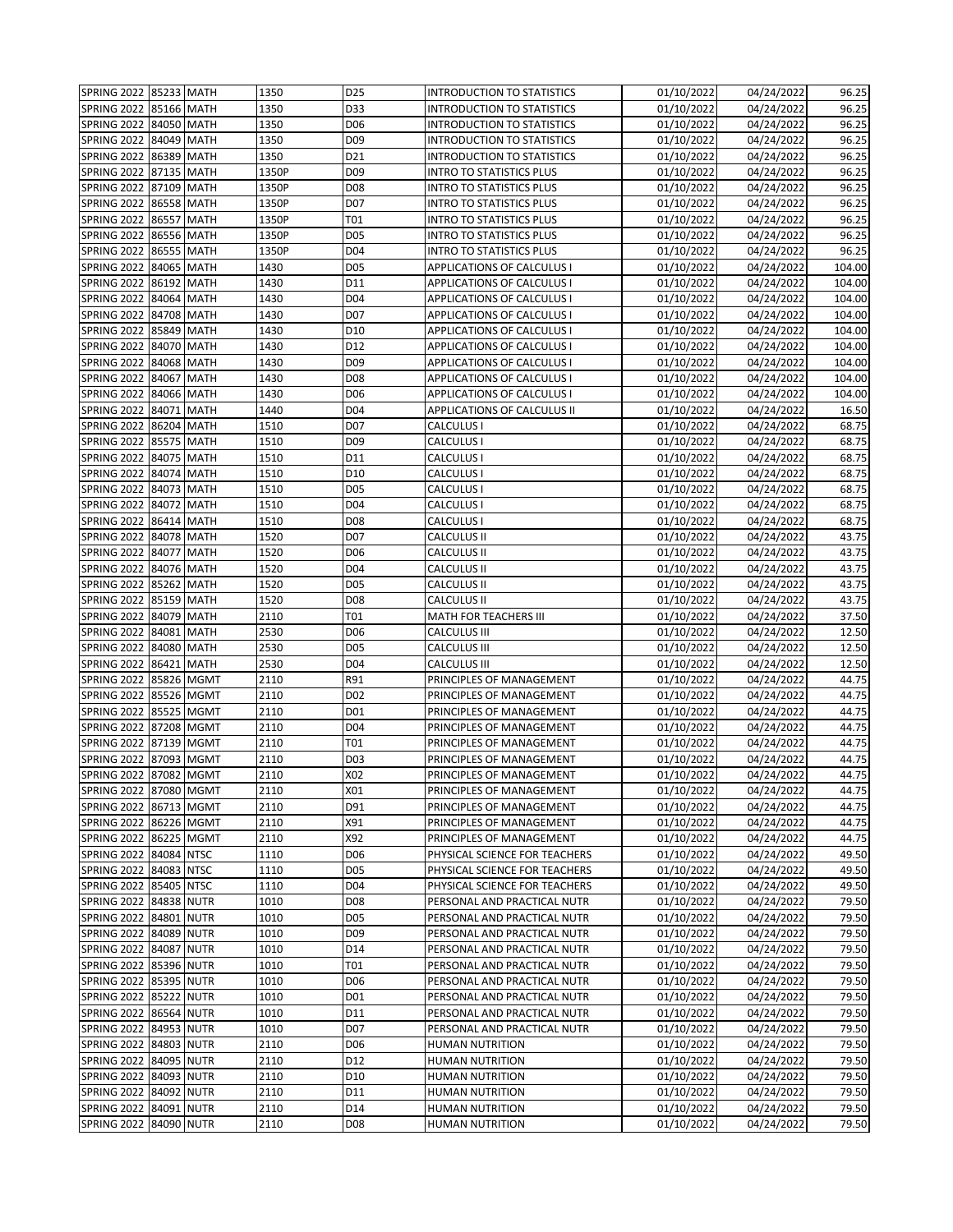| SPRING 2022 85145 NUTR |            |      | 2110 | D15             | <b>HUMAN NUTRITION</b>           | 01/10/2022 | 04/24/2022 | 79.50  |
|------------------------|------------|------|------|-----------------|----------------------------------|------------|------------|--------|
| <b>SPRING 2022</b>     | 84289 NUTR |      | 2110 | D05             | <b>HUMAN NUTRITION</b>           | 01/10/2022 | 04/24/2022 | 79.50  |
| <b>SPRING 2022</b>     | 86121 SOCI |      | 1110 | D29             | INTRODUCTION TO SOCIOLOGY        | 01/10/2022 | 04/24/2022 | 60.00  |
| <b>SPRING 2022</b>     | 84815 SOCI |      | 1110 | D32             | INTRODUCTION TO SOCIOLOGY        | 01/10/2022 | 04/24/2022 | 60.00  |
| SPRING 2022            | 84682 SOCI |      | 1110 | D <sub>07</sub> | INTRODUCTION TO SOCIOLOGY        | 01/10/2022 | 04/24/2022 | 60.00  |
| SPRING 2022            | 85626 SOCI |      | 1110 | D01             | INTRODUCTION TO SOCIOLOGY        | 01/10/2022 | 04/24/2022 | 60.00  |
| <b>SPRING 2022</b>     | 84656 SOCI |      | 1110 | D17             | INTRODUCTION TO SOCIOLOGY        | 01/10/2022 | 04/24/2022 | 60.00  |
| SPRING 2022            | 85514 SOCI |      | 1110 | D <sub>26</sub> | INTRODUCTION TO SOCIOLOGY        | 01/10/2022 | 04/24/2022 | 60.00  |
| SPRING 2022            | 85513 SOCI |      | 1110 | D06             | INTRODUCTION TO SOCIOLOGY        | 01/10/2022 | 04/24/2022 | 60.00  |
| <b>SPRING 2022</b>     | 84610      | SOCI | 1110 | D27             | <b>INTRODUCTION TO SOCIOLOGY</b> | 01/10/2022 | 04/24/2022 | 60.00  |
| SPRING 2022            | 84609 SOCI |      | 1110 | D14             | <b>INTRODUCTION TO SOCIOLOGY</b> | 01/10/2022 | 04/24/2022 | 60.00  |
| SPRING 2022            | 84607 SOCI |      | 1110 | D12             | INTRODUCTION TO SOCIOLOGY        | 01/10/2022 | 04/24/2022 | 60.00  |
| SPRING 2022            | 84606 SOCI |      | 1110 | D <sub>20</sub> | INTRODUCTION TO SOCIOLOGY        | 01/10/2022 | 04/24/2022 | 60.00  |
| <b>SPRING 2022</b>     | 84551 SOCI |      | 1110 | D25             | INTRODUCTION TO SOCIOLOGY        | 01/10/2022 | 04/24/2022 | 60.00  |
| <b>SPRING 2022</b>     | 84550 SOCI |      | 1110 | D <sub>08</sub> | INTRODUCTION TO SOCIOLOGY        | 01/10/2022 | 04/24/2022 | 60.00  |
| SPRING 2022            | 84549 SOCI |      | 1110 | D31             | INTRODUCTION TO SOCIOLOGY        | 01/10/2022 | 04/24/2022 | 60.00  |
| <b>SPRING 2022</b>     | 84548 SOCI |      | 1110 | D23             | INTRODUCTION TO SOCIOLOGY        | 01/10/2022 | 04/24/2022 | 60.00  |
| SPRING 2022            | 84547 SOCI |      | 1110 | D19             | INTRODUCTION TO SOCIOLOGY        | 01/10/2022 | 04/24/2022 | 60.00  |
| <b>SPRING 2022</b>     | 84546 SOCI |      | 1110 | D05             | INTRODUCTION TO SOCIOLOGY        | 01/10/2022 | 04/24/2022 | 60.00  |
| <b>SPRING 2022</b>     | 84545      | SOCI | 1110 | D <sub>04</sub> | INTRODUCTION TO SOCIOLOGY        | 01/10/2022 | 04/24/2022 | 60.00  |
| <b>SPRING 2022</b>     | 85307      | SOCI | 1110 | D28             | <b>INTRODUCTION TO SOCIOLOGY</b> | 01/10/2022 | 04/24/2022 | 60.00  |
| SPRING 2022            | 84544 SOCI |      | 1110 | D03             | INTRODUCTION TO SOCIOLOGY        | 01/10/2022 | 04/24/2022 | 60.00  |
| SPRING 2022            | 84543 SOCI |      | 1110 | D <sub>02</sub> | INTRODUCTION TO SOCIOLOGY        | 01/10/2022 | 04/24/2022 | 60.00  |
| <b>SPRING 2022</b>     | 84541 SOCI |      | 1110 | D24             | INTRODUCTION TO SOCIOLOGY        | 01/10/2022 | 04/24/2022 | 60.00  |
| SPRING 2022            | 85297 SOCI |      | 1110 | D30             | INTRODUCTION TO SOCIOLOGY        | 01/10/2022 | 04/24/2022 | 60.00  |
| SPRING 2022            | 84540 SOCI |      | 1110 | D21             | <b>INTRODUCTION TO SOCIOLOGY</b> | 01/10/2022 | 04/24/2022 | 60.00  |
| <b>SPRING 2022</b>     | 86900 SOCI |      | 1110 | SD <sub>1</sub> | INTRODUCTION TO SOCIOLOGY        | 01/10/2022 | 04/24/2022 | 60.00  |
| <b>SPRING 2022</b>     | 86171 SPAN |      | 1110 | D33             | SPANISH I                        | 01/10/2022 | 04/24/2022 | 100.00 |
| SPRING 2022            | 86170 SPAN |      | 1110 | D32             | SPANISH I                        | 01/10/2022 | 04/24/2022 | 100.00 |
| <b>SPRING 2022</b>     | 84776 SPAN |      | 1110 | D14             | SPANISH I                        | 01/10/2022 | 04/24/2022 | 100.00 |
| SPRING 2022            | 84634 SPAN |      | 1110 | D13             | SPANISH I                        | 01/10/2022 | 04/24/2022 | 100.00 |
| <b>SPRING 2022</b>     | 84633 SPAN |      | 1110 | D12             | SPANISH I                        | 01/10/2022 | 04/24/2022 | 100.00 |
| SPRING 2022            | 84569 SPAN |      | 1110 | D10             | SPANISH I                        | 01/10/2022 | 04/24/2022 | 100.00 |
| <b>SPRING 2022</b>     | 84568 SPAN |      | 1110 | D <sub>09</sub> | SPANISH I                        | 01/10/2022 | 04/24/2022 | 100.00 |
| SPRING 2022            | 84567 SPAN |      | 1110 | D29             | SPANISH I                        | 01/10/2022 | 04/24/2022 | 100.00 |
| SPRING 2022            | 84566 SPAN |      | 1110 | D08             | SPANISH I                        | 01/10/2022 | 04/24/2022 | 100.00 |
| <b>SPRING 2022</b>     | 84564 SPAN |      | 1110 | D07             | SPANISH I                        | 01/10/2022 | 04/24/2022 | 100.00 |
| <b>SPRING 2022</b>     | 84563 SPAN |      | 1110 | D23             | SPANISH I                        | 01/10/2022 | 04/24/2022 | 100.00 |
| <b>SPRING 2022</b>     | 84562 SPAN |      | 1110 | D06             | SPANISH I                        | 01/10/2022 | 04/24/2022 | 100.00 |
| <b>SPRING 2022</b>     | 84560 SPAN |      | 1110 | D05             | SPANISH I                        | 01/10/2022 | 04/24/2022 | 100.00 |
| SPRING 2022            | 84559 SPAN |      | 1110 | D <sub>04</sub> | SPANISH I                        | 01/10/2022 | 04/24/2022 | 100.00 |
| <b>SPRING 2022</b>     | 84558 SPAN |      | 1110 | D03             | SPANISH I                        | 01/10/2022 | 04/24/2022 | 100.00 |
| <b>SPRING 2022</b>     | 84557 SPAN |      | 1110 | D02             | SPANISH I                        | 01/10/2022 | 04/24/2022 | 100.00 |
| SPRING 2022 84556 SPAN |            |      | 1110 | D01             | SPANISH I                        | 01/10/2022 | 04/24/2022 | 100.00 |
| SPRING 2022 85303 SPAN |            |      | 1110 | D19             | SPANISH I                        | 01/10/2022 | 04/24/2022 | 100.00 |
| SPRING 2022 85301 SPAN |            |      | 1110 | D31             | SPANISH I                        | 01/10/2022 | 04/24/2022 | 100.00 |
| SPRING 2022 87052 SPAN |            |      | 1110 | C02             | SPANISH I                        | 01/10/2022 | 04/24/2022 | 100.00 |
| SPRING 2022 85293 SPAN |            |      | 1110 | D30             | SPANISH I                        | 01/10/2022 | 04/24/2022 | 100.00 |
| SPRING 2022 85272 SPAN |            |      | 1110 | D18             | SPANISH I                        | 01/10/2022 | 04/24/2022 | 100.00 |
| <b>SPRING 2022</b>     | 86742 SPAN |      | 1110 | CO <sub>1</sub> | SPANISH I                        | 01/10/2022 | 04/24/2022 | 100.00 |
| <b>SPRING 2022</b>     | 86610 SPAN |      | 1110 | D34             | SPANISH I                        | 01/10/2022 | 04/24/2022 | 100.00 |
| <b>SPRING 2022</b>     | 85142 SPAN |      | 1110 | D17             | SPANISH I                        | 01/10/2022 | 04/24/2022 | 100.00 |
| <b>SPRING 2022</b>     | 85040 SPAN |      | 1110 | D16             | SPANISH I                        | 01/10/2022 | 04/24/2022 | 100.00 |
| <b>SPRING 2022</b>     | 85039 SPAN |      | 1110 | D15             | SPANISH I                        | 01/10/2022 | 04/24/2022 | 100.00 |
| <b>SPRING 2022</b>     | 84867 SPAN |      | 1120 | D <sub>06</sub> | SPANISH II                       | 01/10/2022 | 04/24/2022 | 100.00 |
| <b>SPRING 2022</b>     | 84847 SPAN |      | 1120 | D02             | SPANISH II                       | 01/10/2022 | 04/24/2022 | 100.00 |
| <b>SPRING 2022</b>     | 84639 SPAN |      | 1120 | D05             | SPANISH II                       | 01/10/2022 | 04/24/2022 | 100.00 |
| <b>SPRING 2022</b>     | 84635 SPAN |      | 1120 | D01             | SPANISH II                       | 01/10/2022 | 04/24/2022 | 100.00 |
| <b>SPRING 2022</b>     | 84572 SPAN |      | 1120 | D04             | SPANISH II                       | 01/10/2022 | 04/24/2022 | 100.00 |
| <b>SPRING 2022</b>     | 84571 SPAN |      | 1120 | D03             | SPANISH II                       | 01/10/2022 | 04/24/2022 | 100.00 |
| <b>SPRING 2022</b>     | 86937 SPAN |      | 1120 | H04             | SPANISH II                       | 01/10/2022 | 04/24/2022 | 100.00 |
| <b>SPRING 2022</b>     | 86936 SPAN |      | 1120 | H03             | SPANISH II                       | 01/10/2022 | 04/24/2022 | 100.00 |
| <b>SPRING 2022</b>     | 86935 SPAN |      | 1120 | H02             | SPANISH II                       | 01/10/2022 | 04/24/2022 | 100.00 |
| <b>SPRING 2022</b>     | 86934 SPAN |      | 1120 | H01             | SPANISH II                       | 01/10/2022 | 04/24/2022 | 100.00 |
| <b>SPRING 2022</b>     | 86173 SPAN |      | 1220 | D01             | SPAN FOR HERITAGE LEARNERS II    | 01/10/2022 | 04/24/2022 | 43.75  |
| <b>SPRING 2022</b>     | 87092 SPAN |      | 2120 | D01             | SPANISH IV                       | 01/10/2022 | 04/24/2022 | 100.00 |
|                        |            |      |      |                 |                                  |            |            |        |